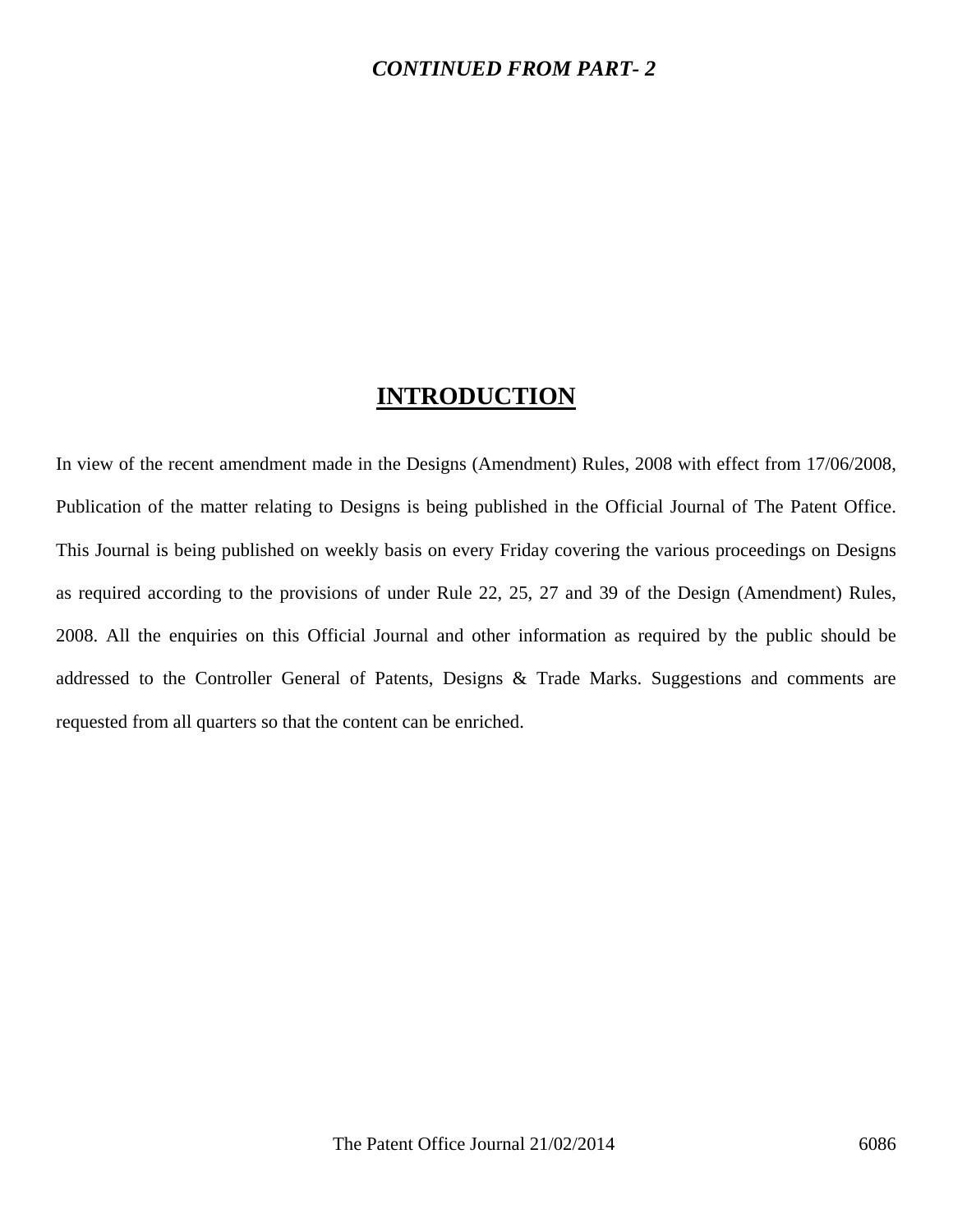# **COPYRIGHT PUBLICATION**

| <b>SL NO</b> | <b>CASE NUMBERS</b> | <b>RENEWED ON</b> |
|--------------|---------------------|-------------------|
| 1.           | 184538              | 01.01.2014        |
| 2.           | 186288              | 03.01.2014        |
| 3.           | 186970              | 31.12.2013        |
| 4.           | 187352              | 31.12.2013        |
| 5.           | 189061              | 03.01.2014        |
| 6.           | 190626              | 31.12.2013        |
| 7.           | 190627              | 31.12.2013        |
| 8.           | 190994              | 03.01.2014        |
| 9.           | 191063              | 03.01.2014        |
| 10.          | 191065              | 03.01.2014        |
| 11.          | 192014              | 03.01.2014        |
| 12.          | 192289              | 03.01.2014        |
| 13.          | 194856              | 09.01.2014        |
| 14.          | 194859              | 01.01.2014        |
| 15.          | 235276              | 09.01.2014        |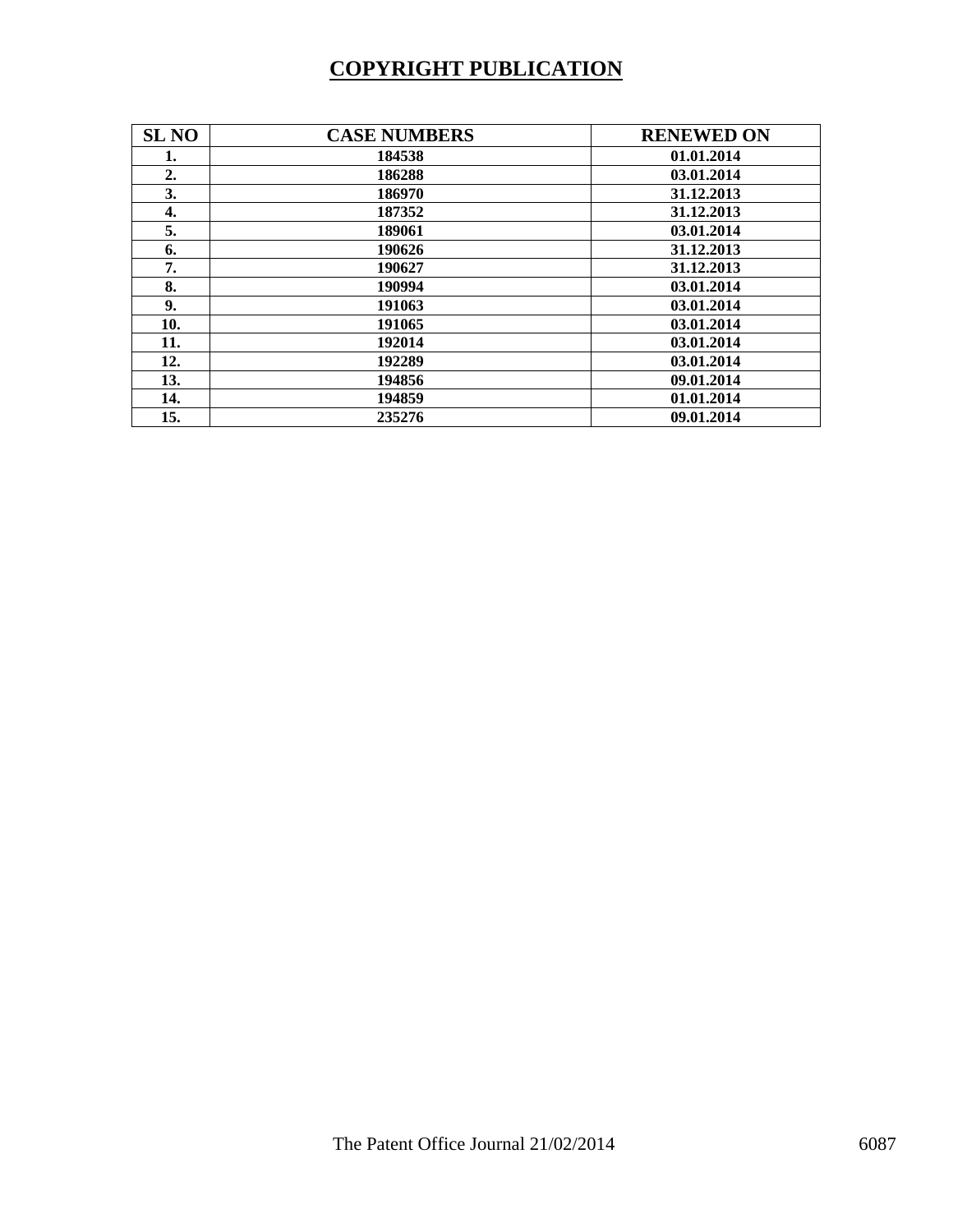### **RESTORATION OF LAPSED DESIGNS UNDER SECTION 12 (2) OF THE DESIGNS ACT, 2000**

#### **(01)**

 An application made under Section 12 (2) of the Designs act, 2000 on **19.12.2012**, for Restoration of **Design No.189061 dated 20.05.2002** in the name of **BRITANNIA INDUSTRIES LIMITED, AN INDIAN COMPANY OF 5/1A, HUNGERFORD STREET, KOLKATA-700017** has been allowed.

#### **(02)**

 An application made under Section 12 (2) of the Designs act, 2000 on **12.09.2012**, for Restoration of **Design No.190994 dated 12.07.2002** in the name of **RECKITT BENCKISER LLC OF MORRIS CORPORATE CENTER IV, 399 INTERPACE PARKWAY, PARSIPPANY, NEW JERSEY 07054, U.S.A** has been allowed.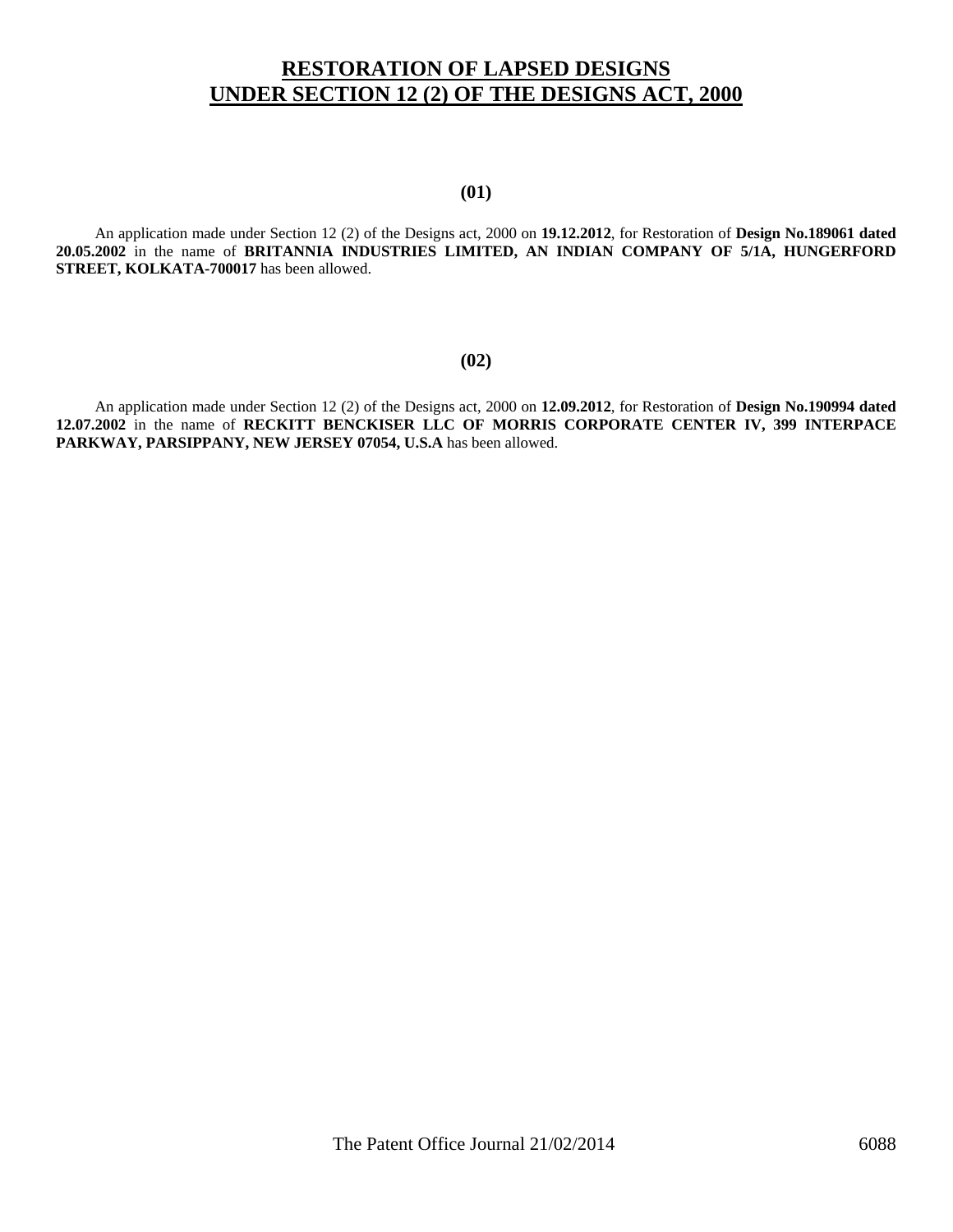### **REGISTRATION OF DESIGNS**

**The following designs have been registered. They are now open for public inspection. In the following each entry the Date of Registration is shown. The Priority Number, Priority Date and Priority Country are also shown**

| <b>DESIGN NUMBER</b>                                                                                                                                                                                                                                                                                                                                                                            | 254648                                     |                |  |
|-------------------------------------------------------------------------------------------------------------------------------------------------------------------------------------------------------------------------------------------------------------------------------------------------------------------------------------------------------------------------------------------------|--------------------------------------------|----------------|--|
| <b>CLASS</b>                                                                                                                                                                                                                                                                                                                                                                                    | $12 - 16$                                  |                |  |
| 1) SCANIA CV AB, A SWEDISH COMPANY OF,<br>SE-151 87, SÖDERTÄLJE, SWEDEN                                                                                                                                                                                                                                                                                                                         |                                            |                |  |
| <b>DATE OF REGISTRATION</b>                                                                                                                                                                                                                                                                                                                                                                     | 21/06/2013                                 |                |  |
| <b>TITLE</b>                                                                                                                                                                                                                                                                                                                                                                                    | <b>REAR HATCH FOR VEHICLES</b>             |                |  |
| <b>PRIORITY</b>                                                                                                                                                                                                                                                                                                                                                                                 |                                            |                |  |
| <b>PRIORITY NUMBER</b>                                                                                                                                                                                                                                                                                                                                                                          | <b>DATE</b>                                | <b>COUNTRY</b> |  |
| 201330031582.6                                                                                                                                                                                                                                                                                                                                                                                  | 31/01/2013                                 | <b>CHINA</b>   |  |
| <b>DESIGN NUMBER</b>                                                                                                                                                                                                                                                                                                                                                                            | 254228                                     |                |  |
| <b>CLASS</b>                                                                                                                                                                                                                                                                                                                                                                                    | $21-02$                                    |                |  |
| 1) VIKAS GUPTA, AN INDIAN CITIZEN, C/O SOCCER INTERNATIONAL<br>PRIVATE LIMITED, AN INDIAN COMPANY, BASTI, SHEIKH ROAD,<br>JALANDHAR CITY-144002, PUNJAB, INDIA & VINOD MAHAJAN, AN INDIAN<br>CITIZEN, C/O SOCCER INTERNATIONAL PRIVATE LIMITED, AN INDIAN<br>COMPANY,<br>BASTI, SHEIKH ROAD, JALANDHAR CITY-144002, PUNJAB, INDIA<br><b>DATE OF REGISTRATION</b><br><b>TITLE</b><br>PRIORITY NA | 31/05/2013<br><b>GRIP FOR A BAT HANDLE</b> |                |  |
|                                                                                                                                                                                                                                                                                                                                                                                                 |                                            |                |  |
| <b>DESIGN NUMBER</b>                                                                                                                                                                                                                                                                                                                                                                            | 253990<br>$07 - 01$                        |                |  |
| <b>CLASS</b><br>1) BONJOUR INTERNATIONAL, A INDIAN PARTNERSHIP FIRM OF 15 UA<br>JAWAHAR NAGAR, DELHI-110007, INDIA, WHOSE PARTNERS ARE (1) RAMAN<br>GUPTA OF 385, DEEPALI, PITAMPURA, DELHI-110034 (2) RAJESH KUMAR<br>GUPTA OF 384, DEEPALI, PITAMPURA, DELHI-110034 AND<br>(3) REENA GUPTA OF 384, DEEPALI, PITAMPURA, DELHI-110034 ALL INDIAN<br><b>NATIONALS</b>                            |                                            |                |  |
| <b>DATE OF REGISTRATION</b>                                                                                                                                                                                                                                                                                                                                                                     | 20/05/2013                                 |                |  |
| <b>TITLE</b>                                                                                                                                                                                                                                                                                                                                                                                    | <b>FLASK</b>                               |                |  |
| <b>PRIORITY NA</b>                                                                                                                                                                                                                                                                                                                                                                              |                                            |                |  |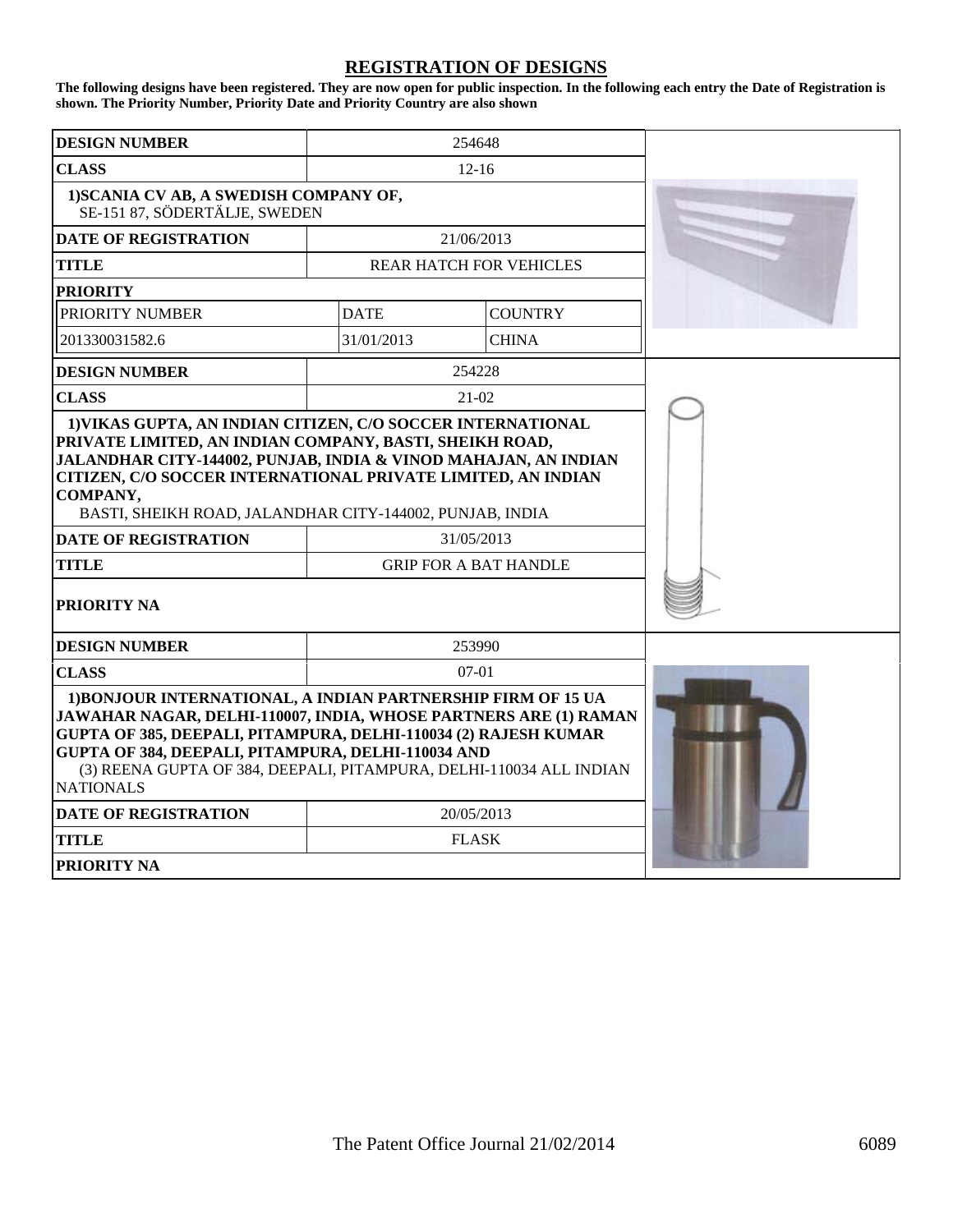| <b>DESIGN NUMBER</b>                                                                                                                                                                                                                          | 253142      |                           |        |                               |  |   |
|-----------------------------------------------------------------------------------------------------------------------------------------------------------------------------------------------------------------------------------------------|-------------|---------------------------|--------|-------------------------------|--|---|
| <b>CLASS</b><br>$23-04$                                                                                                                                                                                                                       |             |                           |        |                               |  |   |
| 1) THERMO KING CORPORATION A COMPANY ORGANIZED AND EXISTING<br>UNDER THE LAWS OF UNITED STATES OF AMERICA, HAVING ITS OFICE AT<br>314 WEST 90TH STREET, MINNEAPOLIS, MINNESOTA-55420, UNITED STATES<br>OF AMERICA                             |             |                           |        |                               |  |   |
| DATE OF REGISTRATION                                                                                                                                                                                                                          |             |                           |        | 12/04/2013                    |  |   |
| <b>TITLE</b>                                                                                                                                                                                                                                  |             |                           |        | <b>CONDENSER COVER</b>        |  |   |
| <b>PRIORITY</b>                                                                                                                                                                                                                               |             |                           |        |                               |  |   |
| PRIORITY NUMBER                                                                                                                                                                                                                               |             | <b>DATE</b>               |        | <b>COUNTRY</b>                |  |   |
| 201230487134.2                                                                                                                                                                                                                                |             | 12/10/2012                |        | <b>CHINA</b>                  |  |   |
| <b>DESIGN NUMBER</b>                                                                                                                                                                                                                          |             |                           |        | 255178                        |  |   |
| <b>CLASS</b>                                                                                                                                                                                                                                  |             |                           |        | 08-08                         |  |   |
| 1) GRIPPLE LIMITED,<br>THE OLD WEST GUN WORKS, SAVILE STREET EAST, SHEFFIELD, S4 7UQ,<br>ENGLAND; NATIONALITY: BRITISH                                                                                                                        |             |                           |        |                               |  |   |
| <b>DATE OF REGISTRATION</b>                                                                                                                                                                                                                   |             | 11/07/2013                |        |                               |  |   |
| <b>TITLE</b>                                                                                                                                                                                                                                  |             |                           |        | WIRE FASTENING DEVICE         |  |   |
| <b>PRIORITY</b><br>PRIORITY NUMBER<br>002243147-0001                                                                                                                                                                                          |             | <b>DATE</b><br>24/05/2013 |        | <b>COUNTRY</b><br><b>OHIM</b> |  | ⇨ |
| <b>DESIGN NUMBER</b>                                                                                                                                                                                                                          |             |                           | 255054 |                               |  |   |
| <b>CLASS</b>                                                                                                                                                                                                                                  |             |                           | 26-04  |                               |  |   |
| 1) KONINKLIJKE PHILIPS N.V., A COMPANY ORGANIZED AND<br><b>EXISTING UNDER THE LAWS OF THE KINGDOM OF THE</b><br>NETHERLANDS, RESIDING AT EINDHOVEN,<br>WHOSE POST-OFFICE ADDRESS IS HIGH TECH CAMPUS 5, 5656<br>AE EINDHOVEN, THE NETHERLANDS |             |                           |        |                               |  |   |
| <b>DATE OF REGISTRATION</b>                                                                                                                                                                                                                   |             | 08/07/2013                |        |                               |  |   |
| <b>TITLE</b>                                                                                                                                                                                                                                  |             | <b>LED MODULE</b>         |        |                               |  |   |
| <b>PRIORITY</b><br>PRIORITY NUMBER<br>002163949-0001                                                                                                                                                                                          | <b>DATE</b> | 09/01/2013                |        | <b>COUNTRY</b><br>OHIM        |  |   |
|                                                                                                                                                                                                                                               |             |                           |        |                               |  |   |
|                                                                                                                                                                                                                                               |             |                           |        |                               |  |   |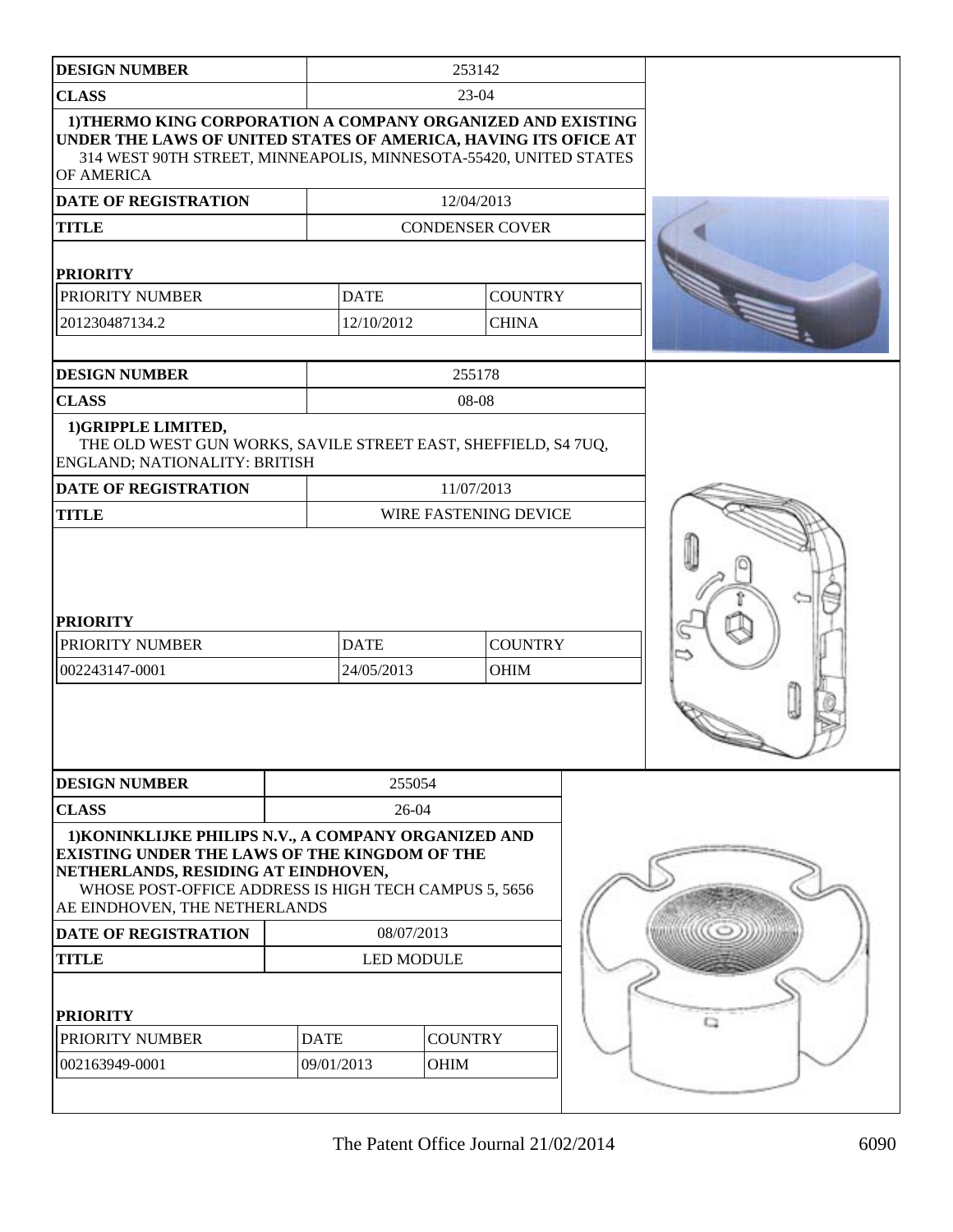| <b>DESIGN NUMBER</b>                                                                                                                                                     |             | 253914                   |  |
|--------------------------------------------------------------------------------------------------------------------------------------------------------------------------|-------------|--------------------------|--|
| <b>CLASS</b>                                                                                                                                                             |             | $09-01$                  |  |
| 1) RADICO KHAITAN LIMITED, AN INDIAN COMPANY OF<br>PLOT NO. J-1, BLOCK B-1, MOHAN CO-OP INDUSTRIAL AREA, MATHURA<br>ROAD, NEW DELHI 110044, INDIA                        |             |                          |  |
| <b>DATE OF REGISTRATION</b>                                                                                                                                              |             | 17/05/2013               |  |
| <b>TITLE</b>                                                                                                                                                             |             | <b>BOTTLE</b>            |  |
| PRIORITY NA                                                                                                                                                              |             |                          |  |
| <b>DESIGN NUMBER</b>                                                                                                                                                     |             | 253734                   |  |
| <b>CLASS</b>                                                                                                                                                             |             | $02 - 01$                |  |
| 1) UNICHARM CORPORATION, OF<br>182, SHIMOBUN, KINSEI-CHO, SHIKOKUCHUO-SHI, EHIME 799-0111, JAPAN;<br>NATIONALITY: JAPAN                                                  |             |                          |  |
| <b>DATE OF REGISTRATION</b>                                                                                                                                              |             | 09/05/2013               |  |
| <b>TITLE</b>                                                                                                                                                             |             | <b>DISPOSABLE DIAPER</b> |  |
| <b>PRIORITY</b>                                                                                                                                                          |             |                          |  |
| PRIORITY NUMBER                                                                                                                                                          | <b>DATE</b> | <b>COUNTRY</b>           |  |
| 2012-027500                                                                                                                                                              | 11/11/2012  | <b>JAPAN</b>             |  |
| <b>DESIGN NUMBER</b>                                                                                                                                                     |             | 254563                   |  |
| <b>CLASS</b>                                                                                                                                                             |             | $09-01$                  |  |
| 1) MUTUM RANJIT SINGH, AN INDIAN HAVING ITS PRINCIPAL PLACE OF<br><b>BUSINESS AT</b><br>YALLU APARTMENT, P-SECTOR, ITANAGAR (ARUNACHAL PRADESH) BY<br>NATIONALITY INDIAN |             |                          |  |
| <b>DATE OF REGISTRATION</b>                                                                                                                                              |             | 18/06/2013               |  |
| <b>TITLE</b>                                                                                                                                                             |             | <b>BOTTLE WITH CAP</b>   |  |
| <b>PRIORITY NA</b>                                                                                                                                                       |             |                          |  |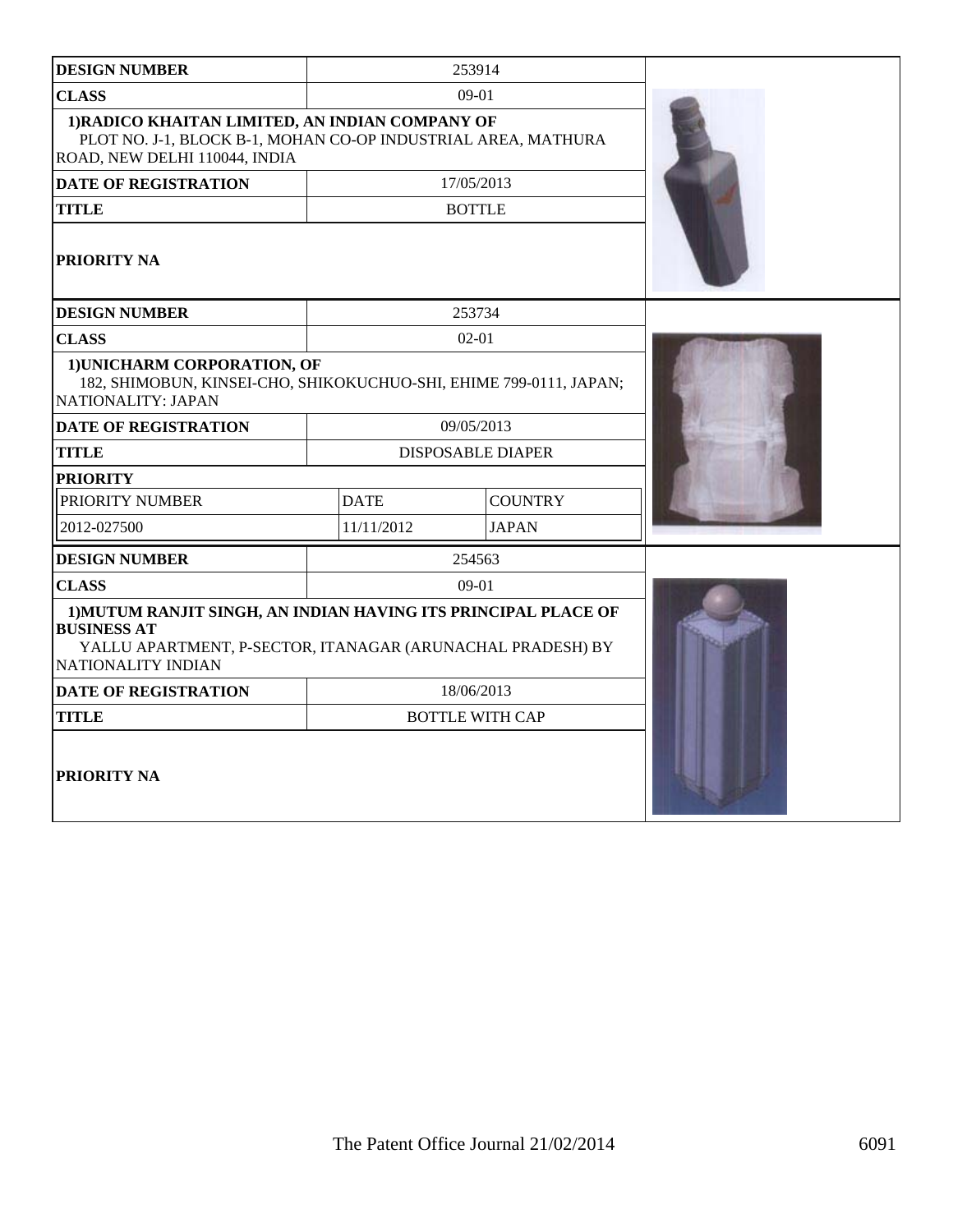| <b>DESIGN NUMBER</b>                                                                                                                                                                                                                                                                                                                                        | 246430                       |  |  |  |
|-------------------------------------------------------------------------------------------------------------------------------------------------------------------------------------------------------------------------------------------------------------------------------------------------------------------------------------------------------------|------------------------------|--|--|--|
| <b>CLASS</b>                                                                                                                                                                                                                                                                                                                                                | $23-04$                      |  |  |  |
| 1) GREE ELECTRIC APPLIANCES, INC. OF ZHUHAI, A COMPANY DULY<br>ORGANIZED AND EXISTING UNDER THE LAWS OF P.R. CHINA<br>OF QIANSHAN JINJI WEST ROAD, ZHUHAI CITY, GUANGDONG, P.R. CHINA<br>519070                                                                                                                                                             |                              |  |  |  |
| <b>DATE OF REGISTRATION</b>                                                                                                                                                                                                                                                                                                                                 | 09/07/2012                   |  |  |  |
| <b>TITLE</b>                                                                                                                                                                                                                                                                                                                                                | <b>AIR CONDITIONER</b>       |  |  |  |
| PRIORITY NA                                                                                                                                                                                                                                                                                                                                                 |                              |  |  |  |
| <b>DESIGN NUMBER</b>                                                                                                                                                                                                                                                                                                                                        | 254229                       |  |  |  |
| <b>CLASS</b>                                                                                                                                                                                                                                                                                                                                                | $21 - 02$                    |  |  |  |
| 1) VIKAS GUPTA, AN INDIAN CITIZEN, C/O SOCCER INTERNATIONAL<br>PRIVATE LIMITED, AN INDIAN COMPANY, BASTI, SHEIKH ROAD,<br>JALANDHAR CITY-144002, PUNJAB, INDIA & VINOD MAHAJAN, AN INDIAN<br>CITIZEN, C/O SOCCER INTERNATIONAL PRIVATE LIMITED, AN INDIAN<br>COMPANY,<br>BASTI, SHEIKH ROAD, JALANDHAR CITY-144002, PUNJAB, INDIA                           |                              |  |  |  |
| <b>DATE OF REGISTRATION</b>                                                                                                                                                                                                                                                                                                                                 | 31/05/2013                   |  |  |  |
| <b>TITLE</b>                                                                                                                                                                                                                                                                                                                                                | <b>GRIP FOR A BAT HANDLE</b> |  |  |  |
| <b>PRIORITY NA</b>                                                                                                                                                                                                                                                                                                                                          |                              |  |  |  |
| <b>DESIGN NUMBER</b>                                                                                                                                                                                                                                                                                                                                        | 253991                       |  |  |  |
| <b>CLASS</b>                                                                                                                                                                                                                                                                                                                                                | $07-01$                      |  |  |  |
| 1) BONJOUR INTERNATIONAL, A INDIAN PARTNERSHIP FIRM OF 15 UA<br>JAWAHAR NAGAR, DELHI-110007, INDIA, WHOSE PARTNERS ARE (1) RAMAN<br><b>GUPTA OF 385, DEEPALI, PITAMPURA, DELHI-110034 (2) RAJESH KUMAR</b><br>GUPTA OF 384, DEEPALI, PITAMPURA, DELHI-110034 AND<br>(3) REENA GUPTA OF 384, DEEPALI, PITAMPURA, DELHI-110034 ALL INDIAN<br><b>NATIONALS</b> |                              |  |  |  |
| <b>DATE OF REGISTRATION</b>                                                                                                                                                                                                                                                                                                                                 | 20/05/2013                   |  |  |  |
| <b>TITLE</b>                                                                                                                                                                                                                                                                                                                                                | <b>FLASK</b>                 |  |  |  |
| PRIORITY NA                                                                                                                                                                                                                                                                                                                                                 |                              |  |  |  |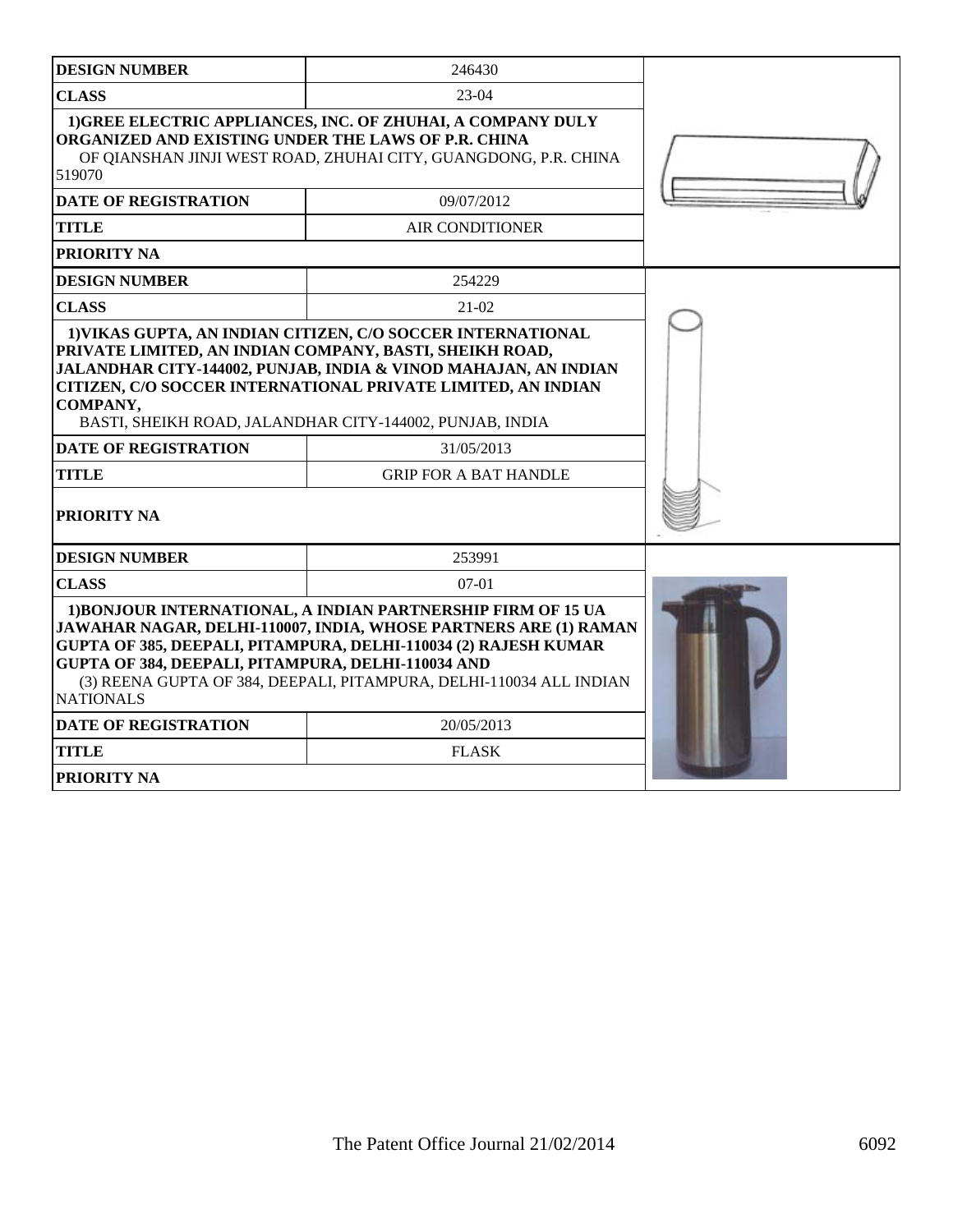| <b>DESIGN NUMBER</b>                                                                                                                        |                                 |                      |                              |  |  |  |
|---------------------------------------------------------------------------------------------------------------------------------------------|---------------------------------|----------------------|------------------------------|--|--|--|
| <b>CLASS</b>                                                                                                                                | $12 - 16$                       |                      |                              |  |  |  |
| 1) SCANIA CV AB, A SWEDISH COMPANY OF,<br>SE-151 87, SÖDERTÄLJE, SWEDEN                                                                     |                                 |                      |                              |  |  |  |
| <b>DATE OF REGISTRATION</b>                                                                                                                 | 21/06/2013                      |                      |                              |  |  |  |
| <b>TITLE</b>                                                                                                                                |                                 |                      | HEAD LAMP PANEL FOR VEHICLES |  |  |  |
| <b>PRIORITY</b>                                                                                                                             |                                 |                      |                              |  |  |  |
| PRIORITY NUMBER                                                                                                                             | <b>DATE</b>                     |                      | <b>COUNTRY</b>               |  |  |  |
| 201330030584.3                                                                                                                              | 31/01/2013                      |                      | <b>CHINA</b>                 |  |  |  |
| <b>DESIGN NUMBER</b>                                                                                                                        |                                 | 255354               |                              |  |  |  |
| <b>CLASS</b>                                                                                                                                |                                 | $10 - 04$            |                              |  |  |  |
| 1) JUBILEE DIAMOND INSTRUMENT LIMITED,<br>ROOM 807, 8/F., NEW TREND CENTRE, 704 PRINCE EDWARD ROAD EAST, SAN<br>PO KONG, KOWLOON, HONG KONG |                                 |                      |                              |  |  |  |
| <b>DATE OF REGISTRATION</b>                                                                                                                 |                                 | 19/07/2013           |                              |  |  |  |
| <b>TITLE</b>                                                                                                                                |                                 | <b>SORTING GAUGE</b> |                              |  |  |  |
| <b>PRIORITY NA</b>                                                                                                                          |                                 |                      |                              |  |  |  |
| <b>DESIGN NUMBER</b>                                                                                                                        |                                 | 254174               |                              |  |  |  |
| <b>CLASS</b>                                                                                                                                |                                 | 15-07                |                              |  |  |  |
| 1) WINIAMANDO INC.,<br>121, MAEGOK-RI, TANGJEONG-MYUN, ASAN-SI, CHUNGCHEONGNAM-DO,<br><b>REPUBLIC OF KOREA</b>                              |                                 |                      |                              |  |  |  |
| <b>DATE OF REGISTRATION</b>                                                                                                                 |                                 | 29/05/2013           |                              |  |  |  |
| <b>TITLE</b>                                                                                                                                |                                 | <b>REFRIGERATOR</b>  |                              |  |  |  |
| <b>PRIORITY</b>                                                                                                                             |                                 |                      |                              |  |  |  |
| PRIORITY NUMBER                                                                                                                             | <b>DATE</b><br><b>COUNTRY</b>   |                      |                              |  |  |  |
| 30-2012-0057722                                                                                                                             | 30/11/2012<br>REPUBLIC OF KOREA |                      |                              |  |  |  |
|                                                                                                                                             |                                 |                      |                              |  |  |  |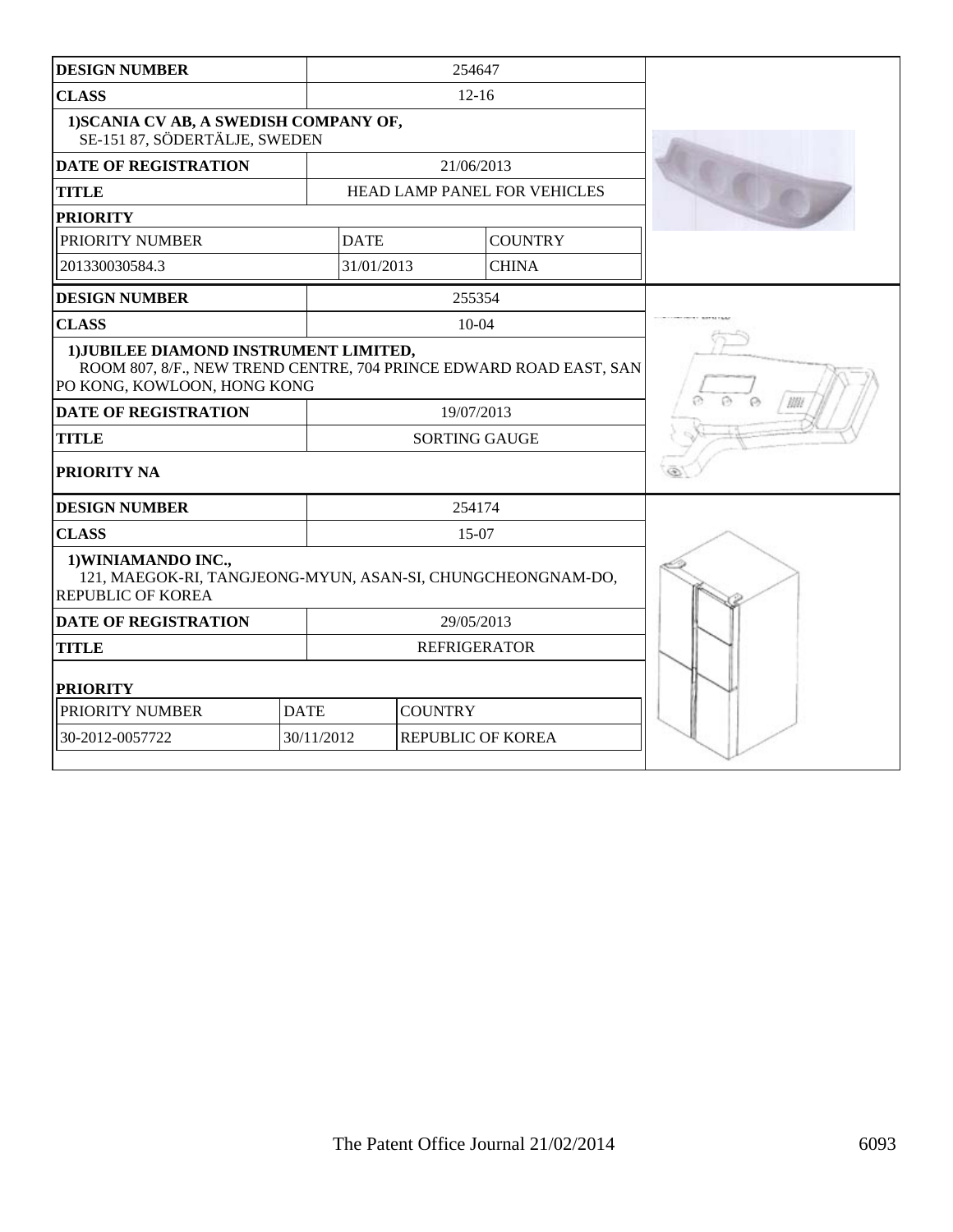| <b>DESIGN NUMBER</b>                                                                                                                                                                                          |  | 253738                                        |             |                          |  |
|---------------------------------------------------------------------------------------------------------------------------------------------------------------------------------------------------------------|--|-----------------------------------------------|-------------|--------------------------|--|
| <b>CLASS</b>                                                                                                                                                                                                  |  |                                               | $02 - 01$   |                          |  |
| 1) UNICHARM CORPORATION, OF<br>182, SHIMOBUN, KINSEI-CHO, SHIKOKUCHUO-SHI, EHIME 799-0111,<br>JAPAN; NATIONALITY: JAPAN                                                                                       |  |                                               |             |                          |  |
| <b>DATE OF REGISTRATION</b>                                                                                                                                                                                   |  |                                               | 09/05/2013  |                          |  |
| <b>TITLE</b>                                                                                                                                                                                                  |  |                                               |             | <b>DISPOSABLE DIAPER</b> |  |
| <b>PRIORITY</b>                                                                                                                                                                                               |  |                                               |             |                          |  |
| PRIORITY NUMBER                                                                                                                                                                                               |  | <b>DATE</b>                                   |             | <b>COUNTRY</b>           |  |
| 2012-027504                                                                                                                                                                                                   |  | 11/11/2012                                    |             | <b>JAPAN</b>             |  |
|                                                                                                                                                                                                               |  |                                               |             |                          |  |
| <b>DESIGN NUMBER</b>                                                                                                                                                                                          |  |                                               | 254490      |                          |  |
| <b>CLASS</b>                                                                                                                                                                                                  |  |                                               | $14-03$     |                          |  |
| 1) SOMFY SAS, A COMPANY ORGANIZED AND EXISTING<br>UNDER THE LAWS OF FRANCE, HAVING ITS PRINCIPAL<br>PLACE OF BUSINESS AT<br>50, AVENUE DU NOUVEAU MONDE, F-74300 CLUSES, FRANCE                               |  |                                               |             |                          |  |
| <b>DATE OF</b><br><b>REGISTRATION</b>                                                                                                                                                                         |  |                                               | 13/06/2013  |                          |  |
| <b>TITLE</b>                                                                                                                                                                                                  |  | REMOTE CONTROL                                |             |                          |  |
| <b>PRIORITY</b>                                                                                                                                                                                               |  |                                               |             |                          |  |
| PRIORITY NUMBER                                                                                                                                                                                               |  | <b>COUNTRY</b><br><b>DATE</b>                 |             |                          |  |
| DM/080 010                                                                                                                                                                                                    |  | 14/12/2012                                    | <b>WIPO</b> |                          |  |
|                                                                                                                                                                                                               |  |                                               |             |                          |  |
| <b>DESIGN NUMBER</b>                                                                                                                                                                                          |  | 254809                                        |             |                          |  |
| <b>CLASS</b>                                                                                                                                                                                                  |  | 07-02                                         |             |                          |  |
| 1) M/S KEVA INDUSTRIES, NEAR OCTROI POST, G.T.<br>ROAD, SAHNEWAL, LUDHIANA (PUNJAB) INDIA<br>AN INDIAN PROPRIETORSHIP FIRM WHOSE<br>PROPRIETOR IS:- KARAN GOEL BEING INDIAN NATIONALS<br>OF THE ABOVE ADDRESS |  |                                               |             |                          |  |
| <b>DATE OF</b><br><b>REGISTRATION</b>                                                                                                                                                                         |  | 26/06/2013                                    |             |                          |  |
| <b>TITLE</b>                                                                                                                                                                                                  |  | FITTING FOR LPG GAS STOVE<br>(FOR GAS SAVING) |             |                          |  |
| PRIORITY NA                                                                                                                                                                                                   |  |                                               |             |                          |  |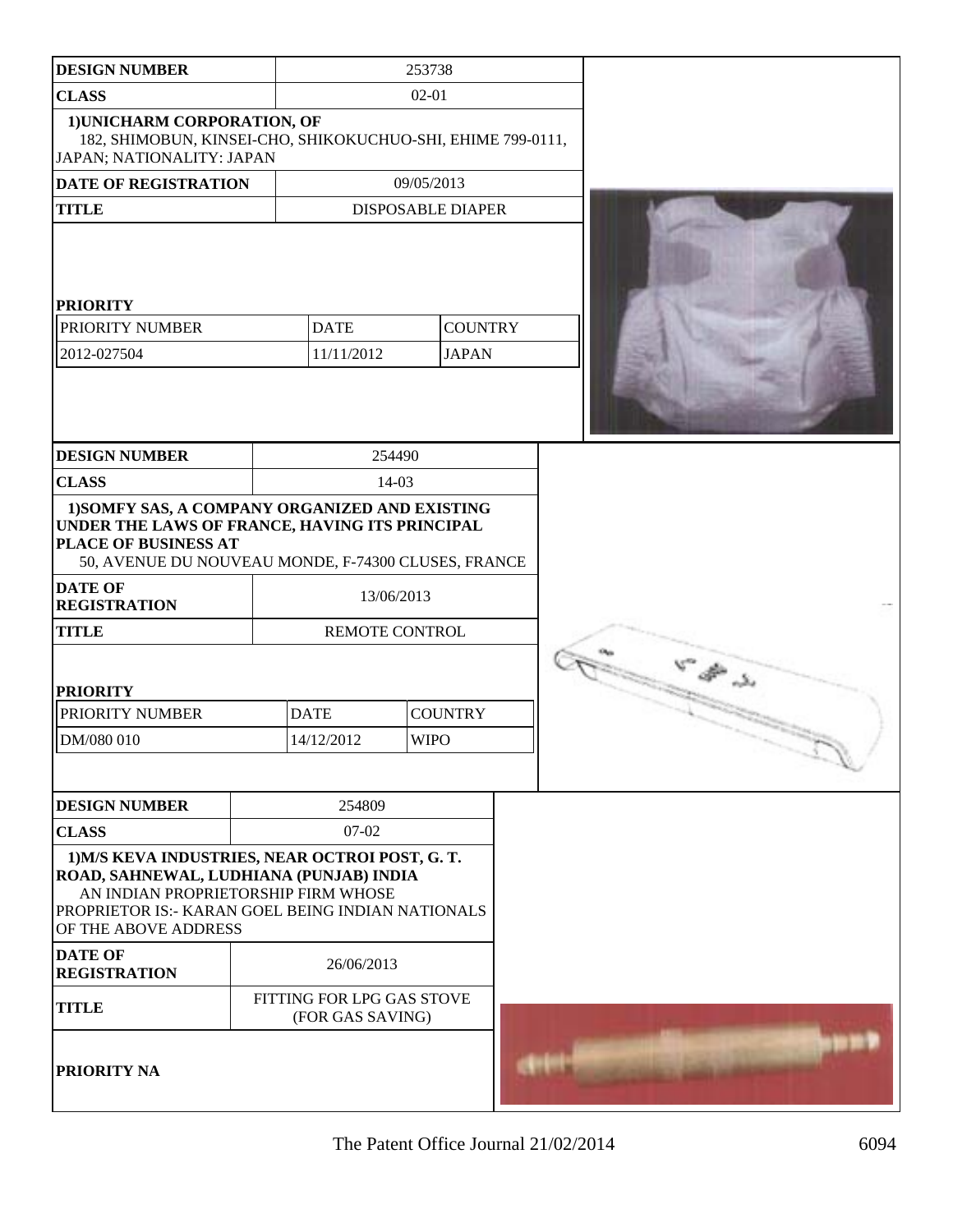| <b>DESIGN NUMBER</b>                                                                                                                                                                                                                                                                                                                 |             | 256970                         |  |  |  |  |  |
|--------------------------------------------------------------------------------------------------------------------------------------------------------------------------------------------------------------------------------------------------------------------------------------------------------------------------------------|-------------|--------------------------------|--|--|--|--|--|
| <b>CLASS</b>                                                                                                                                                                                                                                                                                                                         | $0.5 - 0.5$ |                                |  |  |  |  |  |
| 1) M/S. BIBA APPARELS PRIVATE LIMITED, AN INDIAN PRIVATE LIMITED<br><b>COMPANY INCORPORATED UNDER THE PROVISION OF THE COMPANIES</b><br>ACT, 1956, AND HAVING ITS'S REGISTERED OFFICE AT<br>RELIABLE HOUSE, SITUATED AT HANUMAN SILK MILL COMPOUND,<br>KANJURMARG (WEST), OPP. HUMA MALL, MUMBAI-400078 MAHARASHTRA,<br><b>INDIA</b> |             |                                |  |  |  |  |  |
| <b>DATE OF REGISTRATION</b>                                                                                                                                                                                                                                                                                                          |             | 30/09/2013                     |  |  |  |  |  |
| TITLE                                                                                                                                                                                                                                                                                                                                |             | <b>TEXTILE FABRIC</b>          |  |  |  |  |  |
| <b>PRIORITY NA</b>                                                                                                                                                                                                                                                                                                                   |             |                                |  |  |  |  |  |
| <b>DESIGN NUMBER</b>                                                                                                                                                                                                                                                                                                                 |             | 254268                         |  |  |  |  |  |
| <b>CLASS</b>                                                                                                                                                                                                                                                                                                                         |             | $10 - 02$                      |  |  |  |  |  |
| 1) SOWIND SA, A LIMITED COMPANY, INCORPORATED UNDER THE LAWS<br>OF SWITZERLAND, OF THE ADDRESS<br>PLACE GIRARDET 1, 2301 LA CHAUX-DE-FONDS, SWITZERLAND                                                                                                                                                                              |             |                                |  |  |  |  |  |
| <b>DATE OF REGISTRATION</b>                                                                                                                                                                                                                                                                                                          |             | 05/06/2013                     |  |  |  |  |  |
| <b>TITLE</b>                                                                                                                                                                                                                                                                                                                         |             | <b>WRISTWATCH</b>              |  |  |  |  |  |
| PRIORITY NA                                                                                                                                                                                                                                                                                                                          |             |                                |  |  |  |  |  |
|                                                                                                                                                                                                                                                                                                                                      |             |                                |  |  |  |  |  |
| <b>DESIGN NUMBER</b>                                                                                                                                                                                                                                                                                                                 |             | 251459                         |  |  |  |  |  |
| <b>CLASS</b>                                                                                                                                                                                                                                                                                                                         |             | $07-01$                        |  |  |  |  |  |
| 1) DART INDUSTRIES INC., A CORPORATION FOUNDED UNDER THE LAWS<br>OF DELAWARE, U.S.A. OF<br>14901 SOUTH ORANGE BLOSSOM TRAIL, ORLANDO, FLORIDA 32837, USA                                                                                                                                                                             |             |                                |  |  |  |  |  |
| <b>DATE OF REGISTRATION</b>                                                                                                                                                                                                                                                                                                          |             | 06/02/2013                     |  |  |  |  |  |
| TITLE                                                                                                                                                                                                                                                                                                                                |             | <b>FOOD SHAKER AND BLENDER</b> |  |  |  |  |  |
| PRIORITY                                                                                                                                                                                                                                                                                                                             |             |                                |  |  |  |  |  |
| PRIORITY NUMBER                                                                                                                                                                                                                                                                                                                      | <b>DATE</b> | <b>COUNTRY</b>                 |  |  |  |  |  |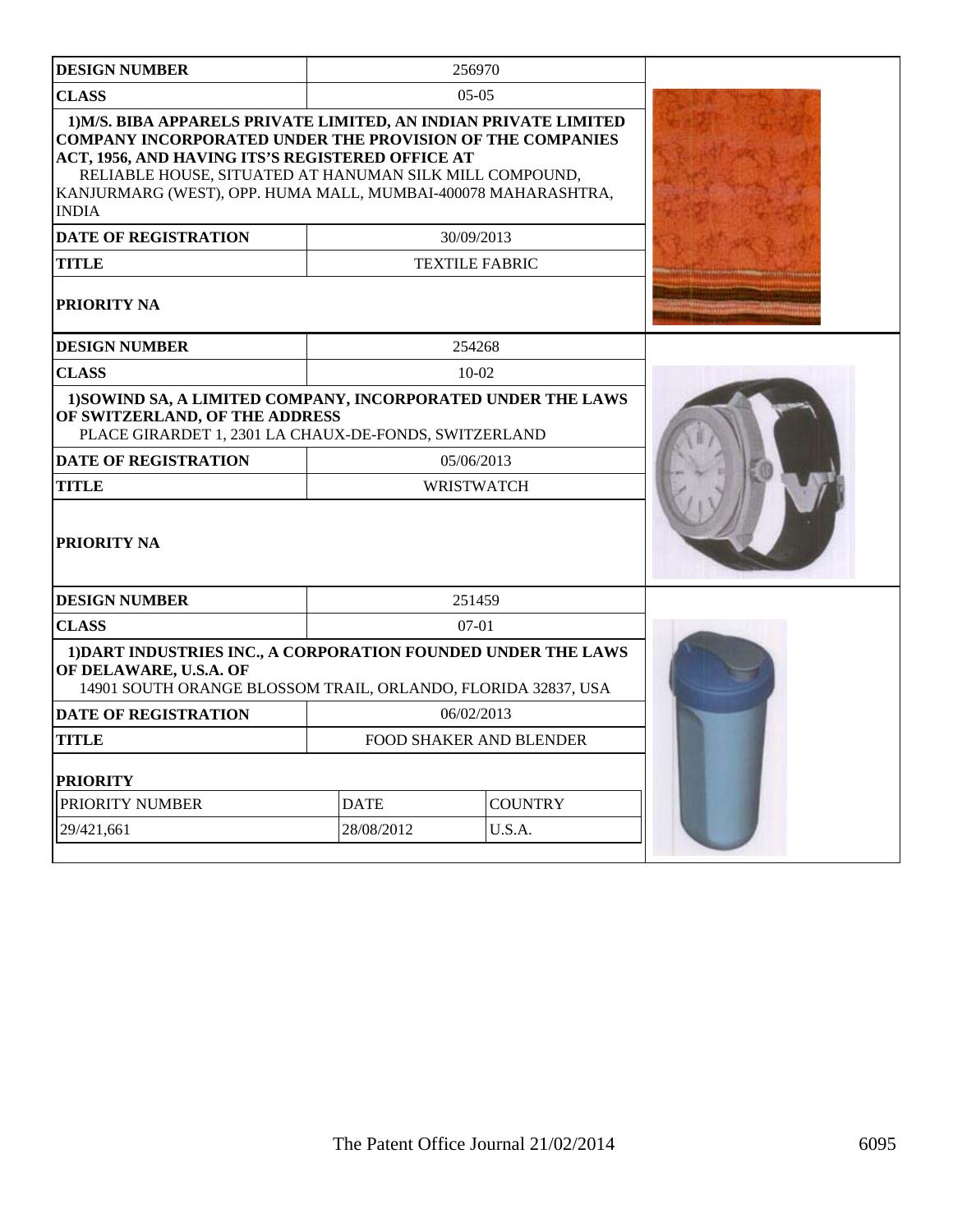| <b>DESIGN NUMBER</b>                                                                                                                                                                            |                               | 253733                                          |  |
|-------------------------------------------------------------------------------------------------------------------------------------------------------------------------------------------------|-------------------------------|-------------------------------------------------|--|
| <b>CLASS</b>                                                                                                                                                                                    |                               | $02 - 01$                                       |  |
| 1) UNICHARM CORPORATION, OF<br>182, SHIMOBUN, KINSEI-CHO, SHIKOKUCHUO-SHI, EHIME 799-0111, JAPAN;<br>NATIONALITY: JAPAN                                                                         |                               |                                                 |  |
| <b>DATE OF REGISTRATION</b>                                                                                                                                                                     |                               | 09/05/2013                                      |  |
| <b>TITLE</b>                                                                                                                                                                                    |                               | <b>DISPOSABLE DIAPER</b>                        |  |
| <b>PRIORITY</b>                                                                                                                                                                                 |                               |                                                 |  |
| PRIORITY NUMBER                                                                                                                                                                                 | <b>DATE</b>                   | <b>COUNTRY</b>                                  |  |
| 2012-027499                                                                                                                                                                                     | 11/11/2012                    | <b>JAPAN</b>                                    |  |
| <b>DESIGN NUMBER</b>                                                                                                                                                                            |                               | 254649                                          |  |
| <b>CLASS</b>                                                                                                                                                                                    |                               | $12 - 16$                                       |  |
| 1) SCANIA CV AB, A SWEDISH COMPANY OF,<br>SE-151 87, SÖDERTÄLJE, SWEDEN                                                                                                                         |                               |                                                 |  |
| <b>DATE OF REGISTRATION</b>                                                                                                                                                                     |                               | 21/06/2013                                      |  |
| <b>TITLE</b>                                                                                                                                                                                    |                               | REAR BUMPER CORNER COVER FOR<br><b>VEHICLES</b> |  |
| <b>PRIORITY</b>                                                                                                                                                                                 |                               |                                                 |  |
| PRIORITY NUMBER                                                                                                                                                                                 | <b>DATE</b><br><b>COUNTRY</b> |                                                 |  |
| 201330030467.7                                                                                                                                                                                  | 31/01/2013                    | <b>CHINA</b>                                    |  |
| <b>DESIGN NUMBER</b>                                                                                                                                                                            |                               | 246427                                          |  |
| <b>CLASS</b>                                                                                                                                                                                    |                               | $23-04$                                         |  |
| 1) GREE ELECTRIC APPLIANCES, INC. OF ZHUHAI, A COMPANY DULY<br>ORGANIZED AND EXISTING UNDER THE LAWS OF P.R. CHINA<br>OF QIANSHAN JINJI WEST ROAD, ZHUHAI CITY, GUANGDONG, P.R. CHINA<br>519070 |                               |                                                 |  |
| <b>DATE OF REGISTRATION</b>                                                                                                                                                                     |                               | 09/07/2012                                      |  |
| <b>TITLE</b>                                                                                                                                                                                    |                               | <b>AIR CONDITIONER</b>                          |  |
| PRIORITY NA                                                                                                                                                                                     |                               |                                                 |  |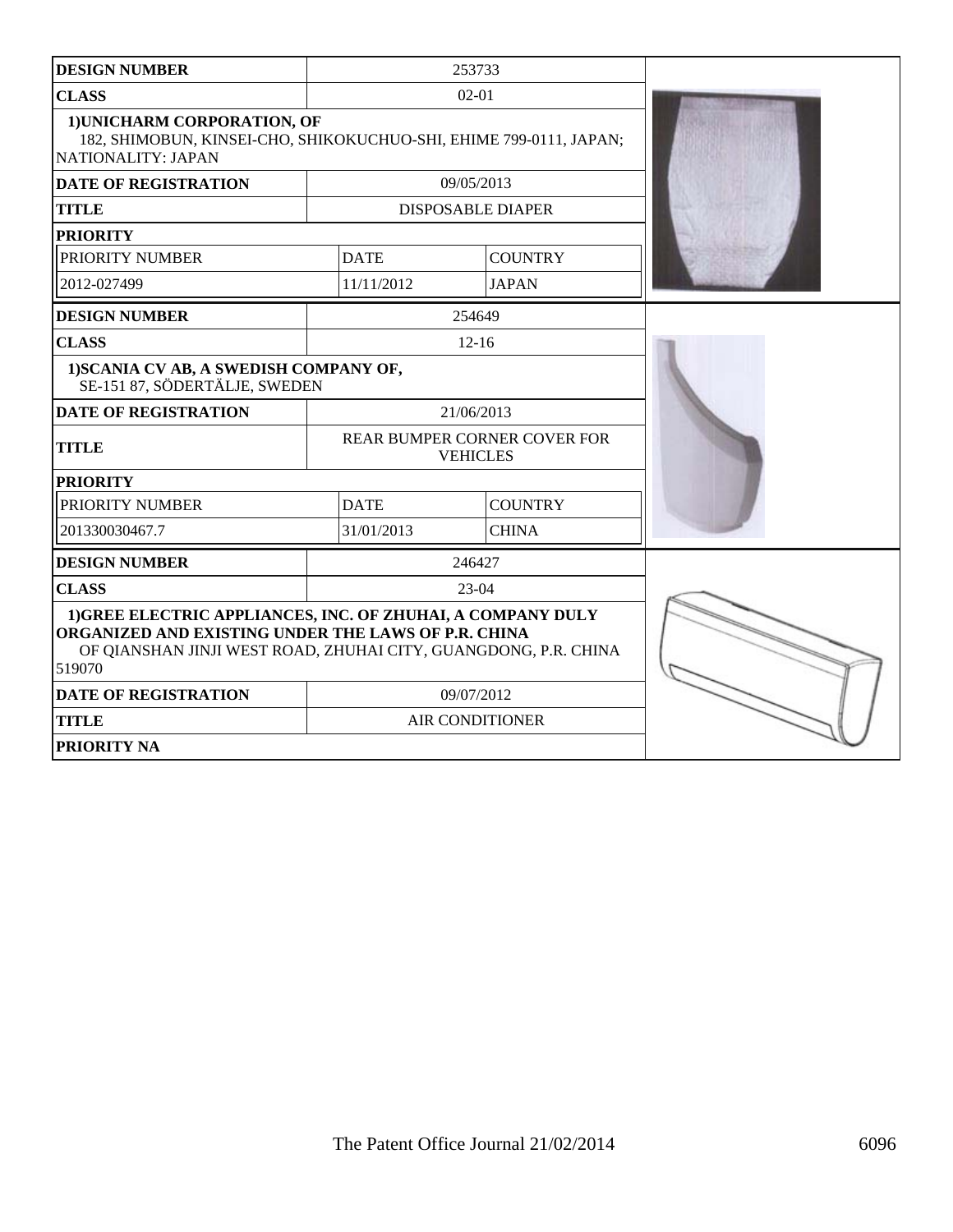| <b>DESIGN NUMBER</b>                                                                                                                                                                                                | 249779      |                                     |  |  |  |
|---------------------------------------------------------------------------------------------------------------------------------------------------------------------------------------------------------------------|-------------|-------------------------------------|--|--|--|
| <b>CLASS</b>                                                                                                                                                                                                        |             | $10 - 05$                           |  |  |  |
| 1) OMRON CORPORATION, A CORPORATION ORGANIZED AND EXISTING<br>UNDER THE LAWS OF JAPAN, OF<br>801, MINAMIFUDODO-CHO, HORIKAWAHIGASHIIRU, SHIOKOJI-DORI,<br>SHIMOGYO-KU, KYOTO-SHI, KYOTO 600-8530, JAPAN             |             |                                     |  |  |  |
| <b>DATE OF REGISTRATION</b>                                                                                                                                                                                         |             | 29/11/2012                          |  |  |  |
| TITLE                                                                                                                                                                                                               |             | HEAD FOR PHOTOELECTRIC SENSOR       |  |  |  |
| <b>PRIORITY</b>                                                                                                                                                                                                     |             |                                     |  |  |  |
| PRIORITY NUMBER                                                                                                                                                                                                     | <b>DATE</b> | <b>COUNTRY</b>                      |  |  |  |
| 2012-13564                                                                                                                                                                                                          | 07/06/2012  | <b>JAPAN</b>                        |  |  |  |
| <b>DESIGN NUMBER</b>                                                                                                                                                                                                |             | 253808                              |  |  |  |
| <b>CLASS</b>                                                                                                                                                                                                        |             | 28-03                               |  |  |  |
| RANPARA INDUSTRIES (INDIAN PARTNERSHIP FIRM) HAVING PLACE OF<br><b>BUSINESS</b><br>AT -PANCHASAR ROAD, B/H. GEETA OIL MILL, MORBI-363641<br>DISTRICT:RAJKOT-GUJARAT (INDIA)<br>DATE OF REGISTRATION<br><b>TITLE</b> |             | 15/05/2013<br><b>TONGUE CLEANER</b> |  |  |  |
| <b>PRIORITY NA</b>                                                                                                                                                                                                  |             |                                     |  |  |  |
| <b>DESIGN NUMBER</b>                                                                                                                                                                                                |             | 253446                              |  |  |  |
| <b>CLASS</b>                                                                                                                                                                                                        |             | $14-03$                             |  |  |  |
| 1) RESEARCH IN MOTION LIMITED, A CANADIAN CORPORATION,<br>OF 295 PHILLIP STREET, WATERLOO, ONTARIO N2L 3W8, CANADA                                                                                                  |             |                                     |  |  |  |
| <b>DATE OF REGISTRATION</b>                                                                                                                                                                                         |             | 26/04/2013                          |  |  |  |
| <b>TITLE</b>                                                                                                                                                                                                        |             | MOBILE PHONE                        |  |  |  |
| <b>PRIORITY</b>                                                                                                                                                                                                     |             |                                     |  |  |  |
| PRIORITY NUMBER                                                                                                                                                                                                     | <b>DATE</b> | <b>COUNTRY</b>                      |  |  |  |
| 29/438517                                                                                                                                                                                                           | 30/11/2012  | U.S.A.                              |  |  |  |
|                                                                                                                                                                                                                     |             |                                     |  |  |  |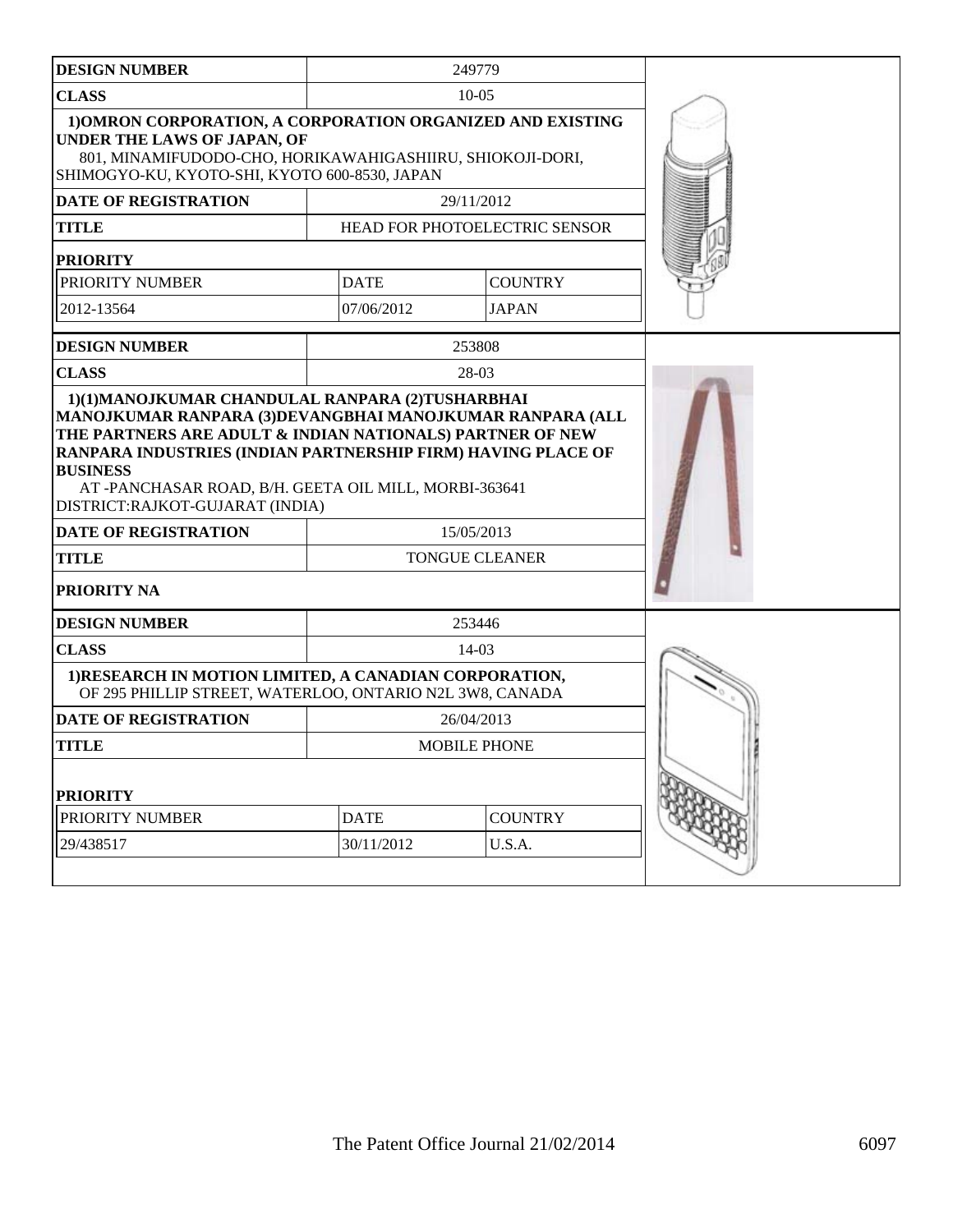| <b>DESIGN NUMBER</b>                                                                                                     | 250078                                                     |                               |                           |        |  |  |
|--------------------------------------------------------------------------------------------------------------------------|------------------------------------------------------------|-------------------------------|---------------------------|--------|--|--|
| <b>CLASS</b>                                                                                                             |                                                            |                               | 24-01                     |        |  |  |
| 1) DRAEGER MEDICAL SYSTEMS, INC.,<br>6 TECH DRIVE, ANDOVER, MASSACHUSETTS 01810, USA                                     |                                                            |                               |                           |        |  |  |
| <b>DATE OF REGISTRATION</b>                                                                                              |                                                            |                               | 11/12/2012                |        |  |  |
| <b>TITLE</b>                                                                                                             |                                                            |                               | PATIENT MONITORING DEVICE |        |  |  |
| <b>PRIORITY</b><br>PRIORITY NUMBER<br>29/424,360                                                                         | <b>COUNTRY</b><br><b>DATE</b><br>11/06/2012<br>U.S.A.      |                               |                           |        |  |  |
| <b>DESIGN NUMBER</b>                                                                                                     |                                                            | 251262                        |                           |        |  |  |
| <b>CLASS</b>                                                                                                             |                                                            | $12 - 16$                     |                           |        |  |  |
| 1) DR. ING. H.C.F. PORSCHE AKTIENGESELLSCHAFT, A<br><b>GERMAN COMPANY OF</b><br>PORSCHEPLATZ 1, 70435 STUTTGART, GERMANY |                                                            |                               |                           |        |  |  |
| <b>DATE OF</b><br><b>REGISTRATION</b>                                                                                    |                                                            | 29/01/2013                    |                           |        |  |  |
| <b>TITLE</b>                                                                                                             |                                                            | DISPLAY ELEMENTS FOR VEHICLES |                           |        |  |  |
| <b>PRIORITY</b>                                                                                                          |                                                            |                               |                           |        |  |  |
| PRIORITY NUMBER                                                                                                          |                                                            | <b>DATE</b>                   | <b>COUNTRY</b>            |        |  |  |
| DE402012100645.2                                                                                                         |                                                            | 10/08/2012                    | <b>GERMANY</b>            |        |  |  |
| <b>DESIGN NUMBER</b>                                                                                                     |                                                            |                               |                           | 236968 |  |  |
| <b>CLASS</b>                                                                                                             |                                                            |                               | 24-01                     |        |  |  |
| 1)B. BRAUN MELSUNGEN AG.,<br>CARL-BRAUN-STRASSE 1, 34212 MELSUNGEN, FEDERAL REPUBLIC OF<br><b>GERMANY</b>                |                                                            |                               |                           |        |  |  |
| <b>DATE OF REGISTRATION</b>                                                                                              | 31/05/2011                                                 |                               |                           |        |  |  |
| <b>TITLE</b>                                                                                                             | OXYGEN INDICATOR FOR CLINICAL<br><b>APPLICATION SYSTEM</b> |                               |                           |        |  |  |
| <b>PRIORITY</b>                                                                                                          |                                                            |                               |                           |        |  |  |
| PRIORITY NUMBER                                                                                                          | <b>DATE</b>                                                | <b>COUNTRY</b>                |                           |        |  |  |
| 001794868-0001                                                                                                           | 17/12/2010                                                 |                               | OHIM                      |        |  |  |
|                                                                                                                          |                                                            |                               |                           |        |  |  |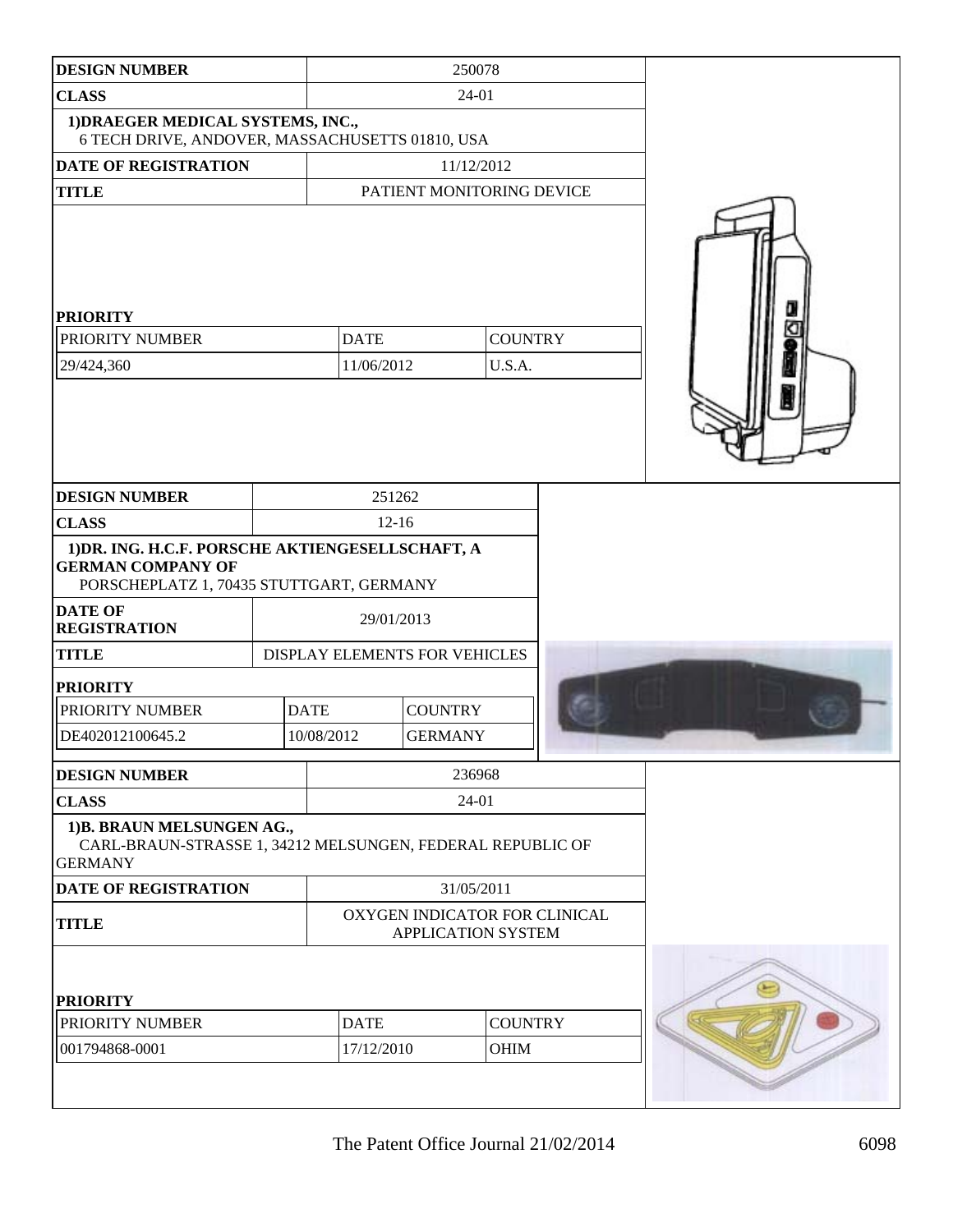| <b>DESIGN NUMBER</b>                                                                                                                                                                                                                                                    |             | 254122                |  |
|-------------------------------------------------------------------------------------------------------------------------------------------------------------------------------------------------------------------------------------------------------------------------|-------------|-----------------------|--|
| <b>CLASS</b>                                                                                                                                                                                                                                                            |             | $09-01$               |  |
| 1) NAYASA WORLD OF SURVEY NO. 655/1C NEAR SOMNANATH<br>CO.OP.SOCIETY, DABHEL NANI DAMAN, DAMAN-396310, (UNION<br>TERRITORIES) DAMAN, INDIA,<br>INDIAN PARTNERSHIP FIRM, WHOSE PARTNERS ARE RUPA SACHDEV,<br>MANASI SACHDEV & KISHOR MALIK, ALL INDIAN NATIONALS         |             |                       |  |
| DATE OF REGISTRATION                                                                                                                                                                                                                                                    |             | 28/05/2013            |  |
| <b>TITLE</b>                                                                                                                                                                                                                                                            |             | <b>BOTTLE</b>         |  |
| <b>PRIORITY NA</b>                                                                                                                                                                                                                                                      |             |                       |  |
| <b>DESIGN NUMBER</b>                                                                                                                                                                                                                                                    |             | 254521                |  |
| <b>CLASS</b>                                                                                                                                                                                                                                                            |             | $15-06$               |  |
| 1) M/S ELIZE INTERNATIONAL, PLOT NO. 60/35P, 321A, DABA LOHARA<br>ROAD, MAHA SINGH NAGAR, ST. NO. 7, DABA CHOWK, LUDHIANA-141003<br>(PUNJAB) INDIA<br>AN INDIAN PROPRIETORSHIP FIRM WHOSE PROPRIETOR IS:- PRADEEP<br>SHARMA BEING INDIAN NATIONALS OF THE ABOVE ADDRESS |             |                       |  |
| <b>DATE OF REGISTRATION</b>                                                                                                                                                                                                                                             |             | 14/06/2013            |  |
| <b>TITLE</b>                                                                                                                                                                                                                                                            |             | <b>SEWING MACHINE</b> |  |
| <b>PRIORITY NA</b>                                                                                                                                                                                                                                                      |             |                       |  |
| <b>DESIGN NUMBER</b>                                                                                                                                                                                                                                                    |             | 255083                |  |
| <b>CLASS</b>                                                                                                                                                                                                                                                            |             | $26-02$               |  |
| 1) KONINKLIJKE PHILIPS N.V., A COMPANY ORGANIZED AND EXISTING<br>UNDER THE LAWS OF THE KINGDOM OF THE NETHERLANDS, RESIDING AT<br>EINDHOVEN,<br>WHOSE POST-OFFICE ADDRESS IS HIGH TECH CAMPUS 5, 5656 AE<br>EINDHOVEN, THE NETHERLANDS                                  |             |                       |  |
| <b>DATE OF REGISTRATION</b>                                                                                                                                                                                                                                             |             | 09/07/2013            |  |
| <b>TITLE</b>                                                                                                                                                                                                                                                            |             | PORTABLE LAMP         |  |
| <b>PRIORITY</b>                                                                                                                                                                                                                                                         |             |                       |  |
| PRIORITY NUMBER                                                                                                                                                                                                                                                         | <b>DATE</b> | <b>COUNTRY</b>        |  |
| 002170894-0002                                                                                                                                                                                                                                                          | 23/01/2013  | <b>OHIM</b>           |  |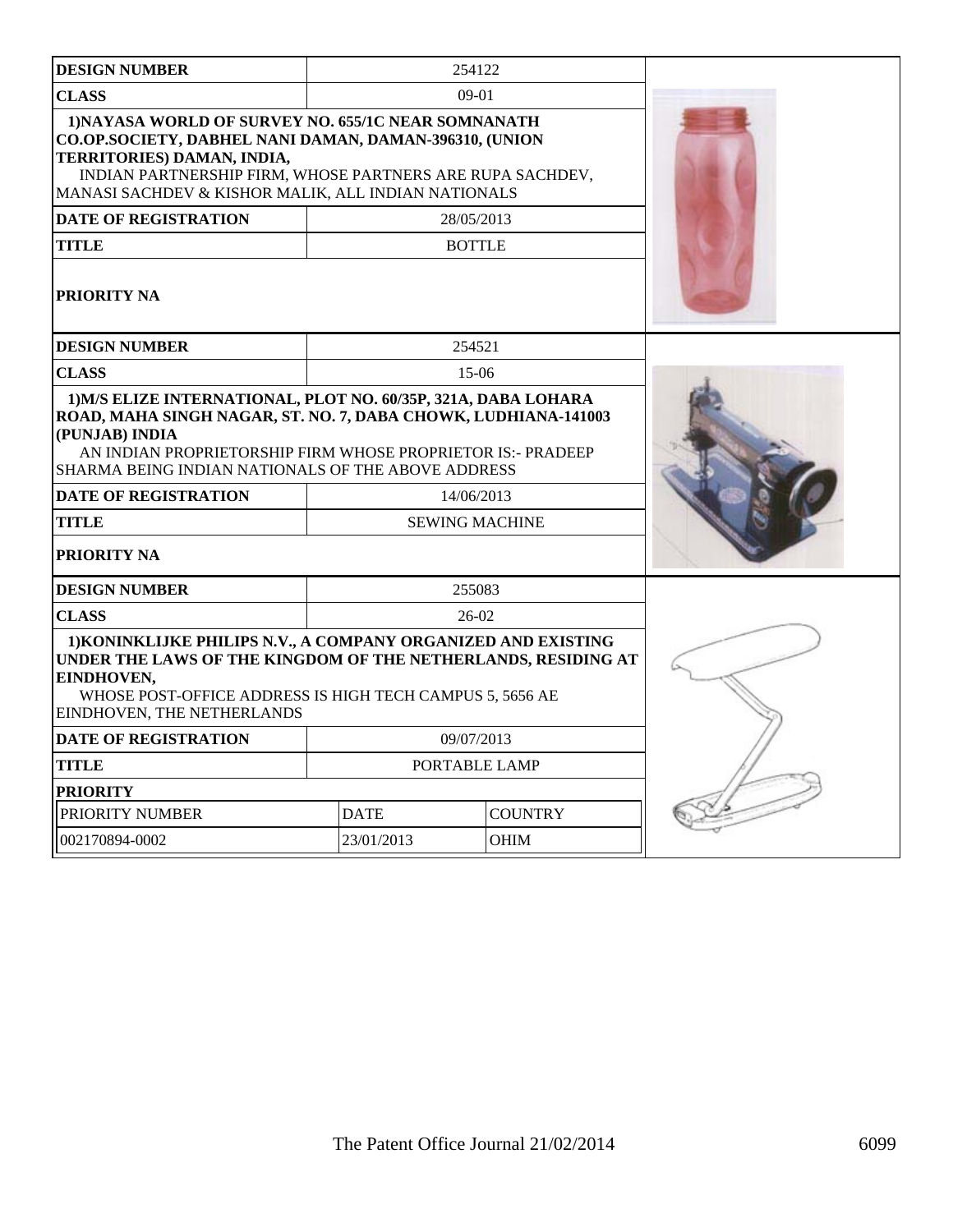| <b>DESIGN NUMBER</b>                                                                                                                                                                                                                                                                              |                             | 253814                  |  |
|---------------------------------------------------------------------------------------------------------------------------------------------------------------------------------------------------------------------------------------------------------------------------------------------------|-----------------------------|-------------------------|--|
| <b>CLASS</b>                                                                                                                                                                                                                                                                                      |                             | $08-06$                 |  |
| 1) DILIPBHAI BACHUBHAI HIRPARA (INDIAN NATIONALS) AND SOLE<br>PROPRIETOR OF JANKI DIE-CAST (INDIAN PROPRIETORSHIP CONCERN)<br><b>HAVING PLACE OF BUSINESS</b><br>AT-PLOT NO. 834, AJI INDUSTRIAL AREA, NR; SITARAM WAY BRIDGE, OPP:<br>MUNICIPAL WORKSHOP, BHAVNAGAR ROAD, RAJKOT-GUJARAT (INDIA) |                             |                         |  |
| <b>DATE OF REGISTRATION</b>                                                                                                                                                                                                                                                                       |                             | 15/05/2013              |  |
| <b>TITLE</b>                                                                                                                                                                                                                                                                                      |                             | <b>HANDLE</b>           |  |
| <b>PRIORITY NA</b>                                                                                                                                                                                                                                                                                |                             |                         |  |
| <b>DESIGN NUMBER</b>                                                                                                                                                                                                                                                                              |                             | 252757                  |  |
| <b>CLASS</b>                                                                                                                                                                                                                                                                                      |                             | $09-03$                 |  |
| 1) TIPU SULTAN SHAIKH, PROPRIETOR OF S.T.S. PLASTIC, HAVING HIS<br><b>OFFICE AT</b><br>ROOM NO. 1, G-9 CHAWL, MODI COMPOUND, REAY ROAD, MUMBAI-400010,<br>MAHARASHTRA, INDIA                                                                                                                      |                             |                         |  |
| <b>DATE OF REGISTRATION</b>                                                                                                                                                                                                                                                                       | 02/04/2013                  |                         |  |
| <b>TITLE</b>                                                                                                                                                                                                                                                                                      | PARTITION FOR JEWELLERY BOX |                         |  |
| <b>PRIORITY NA</b>                                                                                                                                                                                                                                                                                |                             |                         |  |
| <b>DESIGN NUMBER</b>                                                                                                                                                                                                                                                                              |                             | 253483                  |  |
| <b>CLASS</b>                                                                                                                                                                                                                                                                                      |                             | $07-05$                 |  |
| 1) RECKITT BENCKISER N. V., A DUTCH COMPANY OF<br>SIRIUSDREEF 14, 2132 WT HOOFDDORP, NETHERLANDS                                                                                                                                                                                                  |                             |                         |  |
| <b>DATE OF REGISTRATION</b>                                                                                                                                                                                                                                                                       |                             | 29/04/2013              |  |
| <b>TITLE</b>                                                                                                                                                                                                                                                                                      |                             | <b>DOSAGE CONTAINER</b> |  |
| <b>PRIORITY</b>                                                                                                                                                                                                                                                                                   |                             |                         |  |
| PRIORITY NUMBER                                                                                                                                                                                                                                                                                   | <b>DATE</b>                 | <b>COUNTRY</b>          |  |
| 002126797-0003                                                                                                                                                                                                                                                                                    | <b>OHIM</b><br>29/10/2012   |                         |  |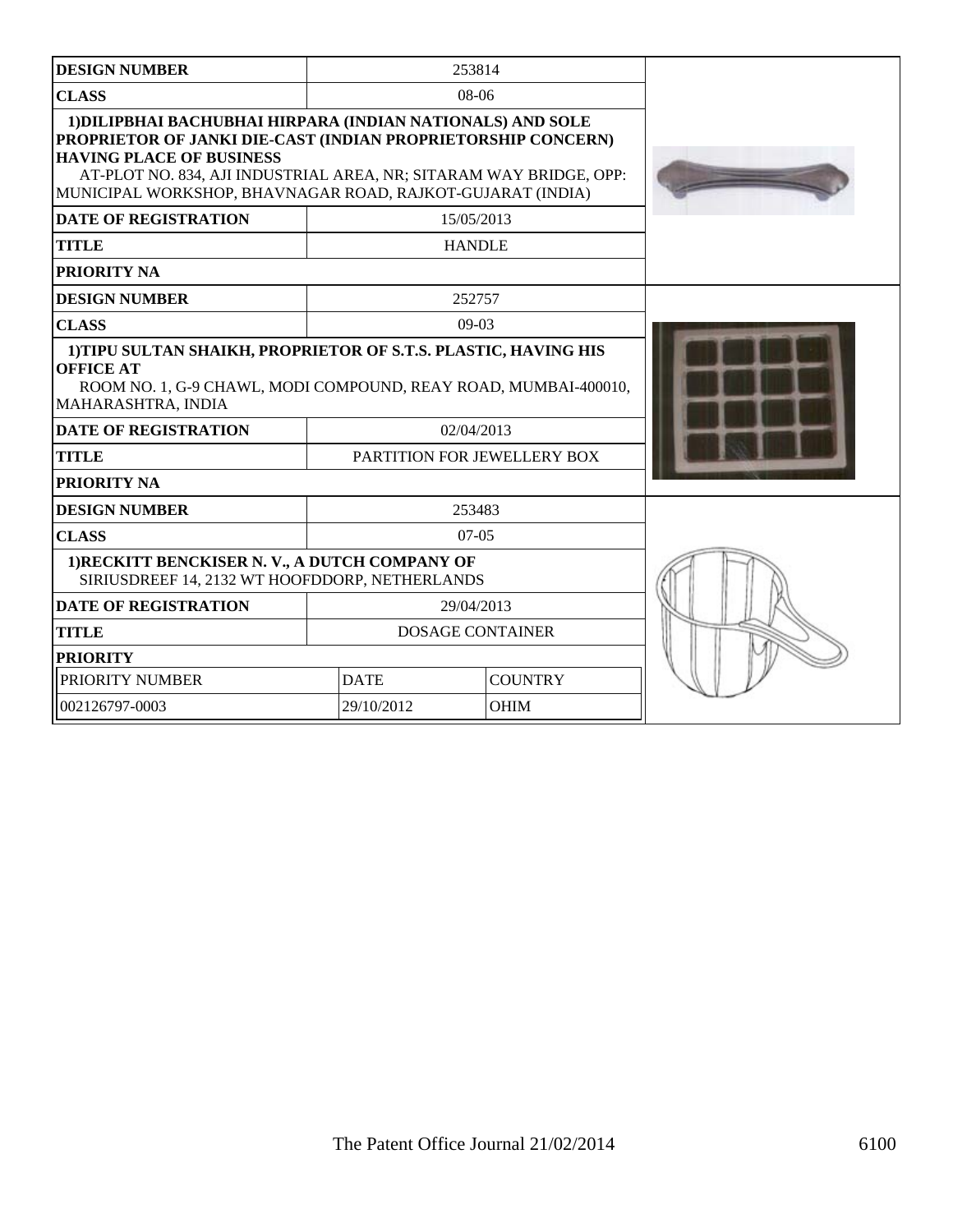| <b>DESIGN NUMBER</b>                                                                                                                                                                                                                                                                              |             | 253679                         |  |
|---------------------------------------------------------------------------------------------------------------------------------------------------------------------------------------------------------------------------------------------------------------------------------------------------|-------------|--------------------------------|--|
| <b>CLASS</b>                                                                                                                                                                                                                                                                                      |             | $07-05$                        |  |
| 1) DART INDUSTRIES INC., A CORPORATION FOUNDED UNDER THE LAWS<br>OF DELAWARE, U.S.A. OF<br>14901 SOUTH ORANGE BLOSSOM TRAIL, ORLANDO, FLORIDA 32837, USA                                                                                                                                          |             |                                |  |
| <b>DATE OF REGISTRATION</b>                                                                                                                                                                                                                                                                       |             | 06/05/2013                     |  |
| <b>TITLE</b>                                                                                                                                                                                                                                                                                      |             | <b>BOTTLE DRYER STAND</b>      |  |
| <b>PRIORITY</b>                                                                                                                                                                                                                                                                                   |             |                                |  |
| PRIORITY NUMBER                                                                                                                                                                                                                                                                                   | <b>DATE</b> | <b>COUNTRY</b>                 |  |
| 29/437,867                                                                                                                                                                                                                                                                                        | 21/11/2012  | U.S.A.                         |  |
| <b>DESIGN NUMBER</b>                                                                                                                                                                                                                                                                              |             | 253813                         |  |
| <b>CLASS</b>                                                                                                                                                                                                                                                                                      |             | $08-06$                        |  |
| 1) DILIPBHAI BACHUBHAI HIRPARA (INDIAN NATIONALS) AND SOLE<br>PROPRIETOR OF JANKI DIE-CAST (INDIAN PROPRIETORSHIP CONCERN)<br><b>HAVING PLACE OF BUSINESS</b><br>AT-PLOT NO. 834, AJI INDUSTRIAL AREA, NR; SITARAM WAY BRIDGE, OPP:<br>MUNICIPAL WORKSHOP, BHAVNAGAR ROAD, RAJKOT-GUJARAT (INDIA) |             |                                |  |
| <b>DATE OF REGISTRATION</b>                                                                                                                                                                                                                                                                       |             | 15/05/2013                     |  |
| <b>TITLE</b>                                                                                                                                                                                                                                                                                      |             | <b>HANDLE</b>                  |  |
| PRIORITY NA                                                                                                                                                                                                                                                                                       |             |                                |  |
| <b>DESIGN NUMBER</b>                                                                                                                                                                                                                                                                              |             | 254603                         |  |
| <b>CLASS</b>                                                                                                                                                                                                                                                                                      |             | 28-03                          |  |
| 1) SHREE SIMANDHAR INDUSTRIES IS A PROPRIETORSHIP FIRM OF<br>21, NEW MANU BHUVAN, BHAGAT SINGH ROAD, VILE PARLE (W), MUMBAI-<br>400056, MAHARASHTRA, INDIA                                                                                                                                        |             |                                |  |
| <b>DATE OF REGISTRATION</b>                                                                                                                                                                                                                                                                       |             | 20/06/2013                     |  |
| <b>TITLE</b>                                                                                                                                                                                                                                                                                      |             | <b>BOWL FOR BEAUTY PARLOUR</b> |  |
| <b>PRIORITY NA</b>                                                                                                                                                                                                                                                                                |             |                                |  |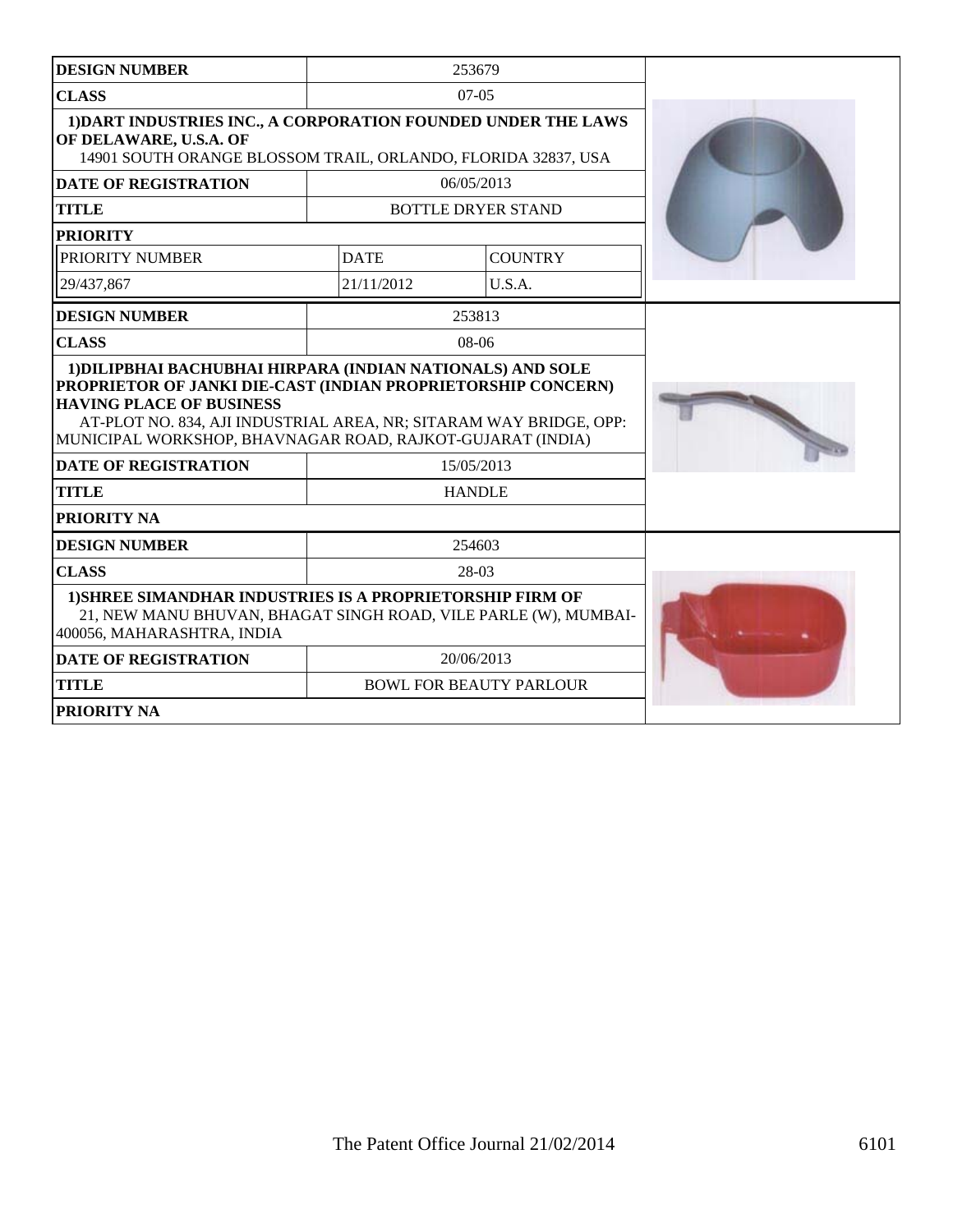| <b>DESIGN NUMBER</b>                                                                                                                                                                                                                          |             |                         |                | 255663                  |  |
|-----------------------------------------------------------------------------------------------------------------------------------------------------------------------------------------------------------------------------------------------|-------------|-------------------------|----------------|-------------------------|--|
| <b>CLASS</b>                                                                                                                                                                                                                                  |             | $12 - 16$               |                |                         |  |
| 1) M/S K. S. MUNJAL INDUSTRIES, E-602, PHASE VII, FOCAL POINT,<br>LUDHIANA-141010 (PUNJAB) INDIA<br>AN INDIAN PROPRIETORSHIP FIRM WHOSE PROPRIETOR IS:- MANJINDER<br>SINGH BEING INDIAN NATIONALS OF THE ABOVE ADDRESS                        |             |                         |                |                         |  |
| <b>DATE OF REGISTRATION</b>                                                                                                                                                                                                                   |             |                         |                | 06/08/2013              |  |
| <b>TITLE</b>                                                                                                                                                                                                                                  |             |                         |                | <b>FORK FOR BICYCLE</b> |  |
| PRIORITY NA                                                                                                                                                                                                                                   |             |                         |                |                         |  |
| <b>DESIGN NUMBER</b>                                                                                                                                                                                                                          |             |                         | 255053         |                         |  |
| <b>CLASS</b>                                                                                                                                                                                                                                  |             |                         | 28-03          |                         |  |
| 1) KONINKLIJKE PHILIPS N.V., A COMPANY ORGANIZED AND<br><b>EXISTING UNDER THE LAWS OF THE KINGDOM OF THE</b><br>NETHERLANDS, RESIDING AT EINDHOVEN,<br>WHOSE POST-OFFICE ADDRESS IS HIGH TECH CAMPUS 5, 5656 AE<br>EINDHOVEN, THE NETHERLANDS |             |                         |                |                         |  |
| <b>DATE OF REGISTRATION</b>                                                                                                                                                                                                                   |             |                         | 08/07/2013     |                         |  |
| <b>TITLE</b><br><b>PRIORITY</b>                                                                                                                                                                                                               |             |                         |                | <b>BEARDTRIMMER</b>     |  |
| PRIORITY NUMBER                                                                                                                                                                                                                               |             | <b>DATE</b>             |                | <b>COUNTRY</b>          |  |
| 002164699-0001                                                                                                                                                                                                                                |             | 10/01/2013              |                | <b>OHIM</b>             |  |
|                                                                                                                                                                                                                                               |             |                         |                |                         |  |
| <b>DESIGN NUMBER</b>                                                                                                                                                                                                                          |             | 251403                  |                |                         |  |
| <b>CLASS</b>                                                                                                                                                                                                                                  |             | 28-03                   |                |                         |  |
| 1) PACIFIC WORLD CORPORATION OF THE ADDRESS<br>75 ENTERPRISE, SUITE 300, ALISO VIEJO, CALIFORNIA 92656,<br>U.S.A.                                                                                                                             |             |                         |                |                         |  |
| <b>DATE OF</b><br><b>REGISTRATION</b>                                                                                                                                                                                                         |             | 05/02/2013              |                |                         |  |
| <b>TITLE</b>                                                                                                                                                                                                                                  |             | GEL POLISH REMOVAL TOOL |                |                         |  |
| <b>PRIORITY</b>                                                                                                                                                                                                                               |             |                         |                |                         |  |
| PRIORITY NUMBER                                                                                                                                                                                                                               | <b>DATE</b> |                         | <b>COUNTRY</b> |                         |  |
| 29/431,494                                                                                                                                                                                                                                    |             | 07/09/2012<br>U.S.A.    |                |                         |  |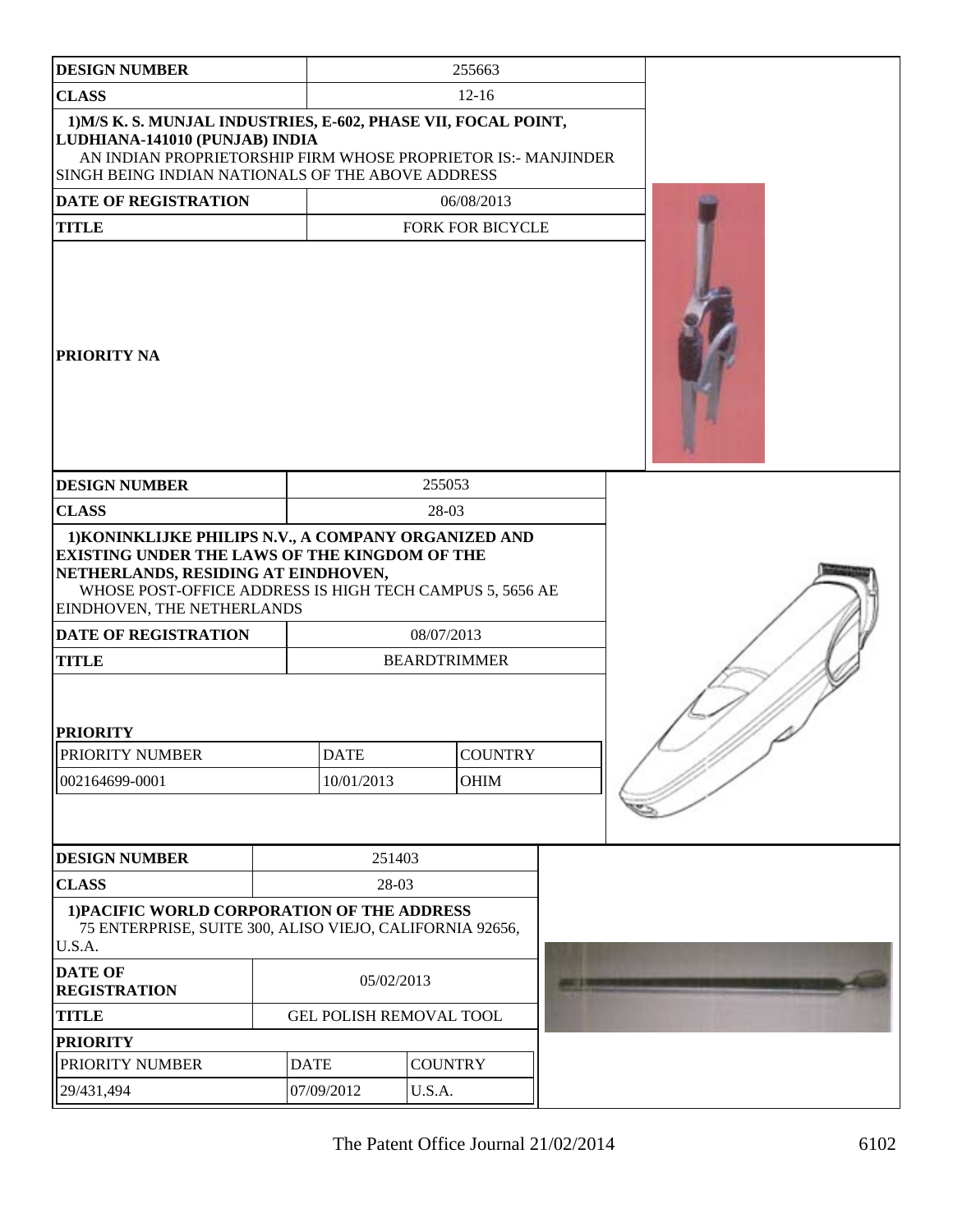| <b>DESIGN NUMBER</b>                                                                                                                                                                                                                                                                            |             | 254133                      |  |
|-------------------------------------------------------------------------------------------------------------------------------------------------------------------------------------------------------------------------------------------------------------------------------------------------|-------------|-----------------------------|--|
| <b>CLASS</b>                                                                                                                                                                                                                                                                                    |             | $07-03$                     |  |
| 1) MR. SALIM SIDDIQUI (DIRECTOR), NATIONALITY INDIAN TRADING AS<br>AWK STEEL WARES PVT. LTD. (INDIAN) WHOES ADDRESS IS<br>PLOT NO. D-52, SECTOR A-2, INDUSTRIAL AREA, TRONICA CITY, LONI,<br>GHAZIABAD-201102, UTTAR PARADESH (INDIA)                                                           |             |                             |  |
| <b>DATE OF REGISTRATION</b>                                                                                                                                                                                                                                                                     |             | 29/05/2013                  |  |
| <b>TITLE</b>                                                                                                                                                                                                                                                                                    |             | <b>SPOON</b>                |  |
| PRIORITY NA                                                                                                                                                                                                                                                                                     |             |                             |  |
| <b>DESIGN NUMBER</b>                                                                                                                                                                                                                                                                            |             | 253823                      |  |
| <b>CLASS</b>                                                                                                                                                                                                                                                                                    |             | 13-03                       |  |
| 1) KONINKLIJKE PHILIPS ELECTRONICS N.V., A COMPANY ORGANIZED<br>AND EXISTING UNDER THE LAWS OF THE KINGDOM OF THE<br>NETHERLANDS, RESIDING AT<br>EINDHOVEN, WHOSE POST-OFFICE ADDRESS IS HIGH TECH CAMPUS 5, 5656<br>AE EINDHOVEN, THE NETHERLANDS<br>14/05/2013<br><b>DATE OF REGISTRATION</b> |             |                             |  |
| <b>TITLE</b>                                                                                                                                                                                                                                                                                    |             | <b>CONTROL PANEL</b>        |  |
| <b>PRIORITY</b>                                                                                                                                                                                                                                                                                 |             |                             |  |
| PRIORITY NUMBER                                                                                                                                                                                                                                                                                 | <b>DATE</b> | <b>COUNTRY</b>              |  |
| 002135897-0002                                                                                                                                                                                                                                                                                  | 14/11/2012  | <b>OHIM</b>                 |  |
| <b>DESIGN NUMBER</b>                                                                                                                                                                                                                                                                            |             | 255644                      |  |
| <b>CLASS</b>                                                                                                                                                                                                                                                                                    |             | $13-03$                     |  |
| 1) MR. SHEKHAR N. NIHALANI, PROPRIETOR OF M/S. DEEPA INDUSTRIES<br><b>WHOSE ADDRESS IS</b><br>6/B, SHAMJI CHAMPSI MANSION, FISH MARKET LANE, DHOBI TALAO,<br>MUMBAI-400002                                                                                                                      |             |                             |  |
| <b>DATE OF REGISTRATION</b>                                                                                                                                                                                                                                                                     |             | 05/08/2013                  |  |
| <b>TITLE</b>                                                                                                                                                                                                                                                                                    |             | <b>ELECTRIC BULB HOLDER</b> |  |
| <b>PRIORITY NA</b>                                                                                                                                                                                                                                                                              |             |                             |  |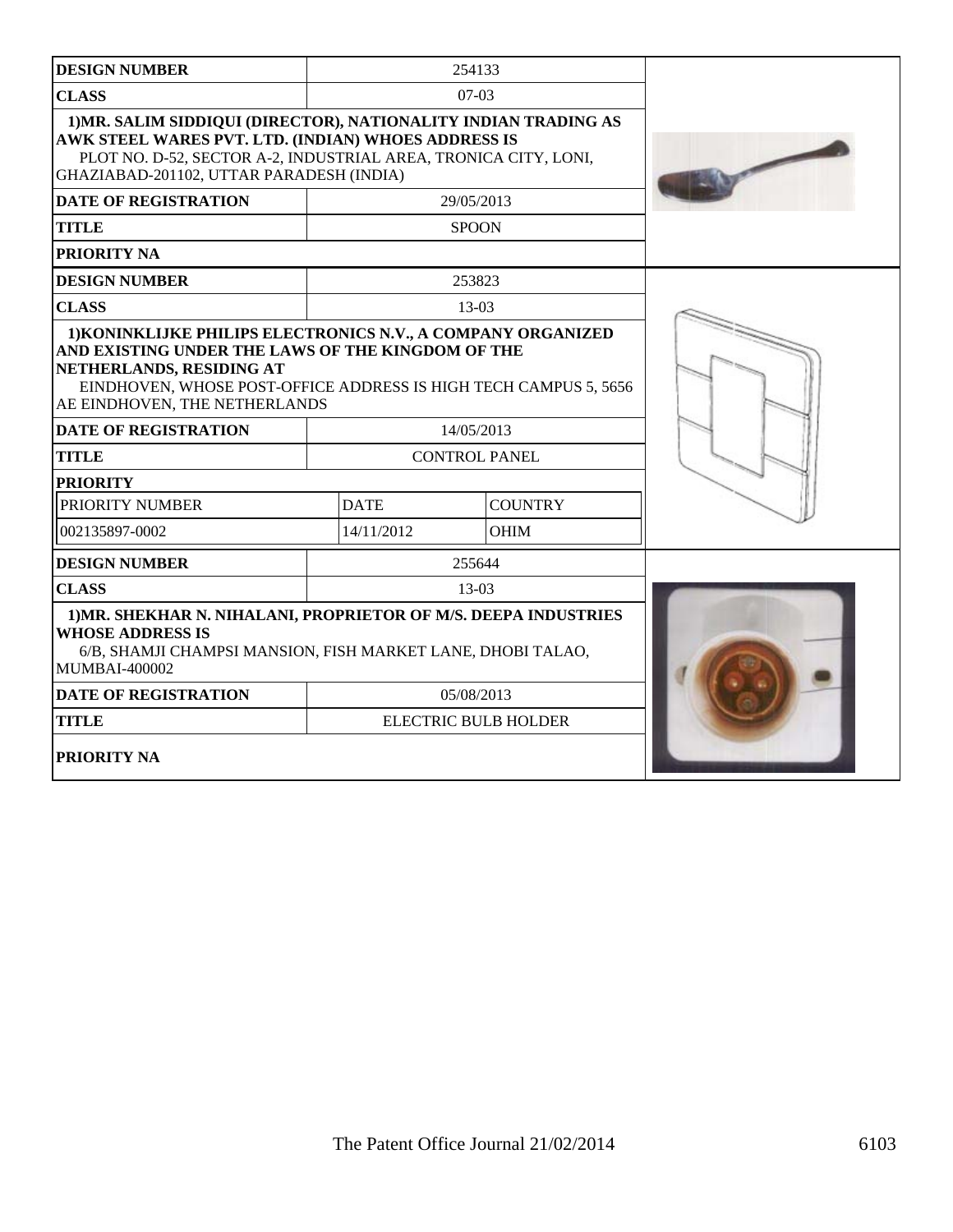| <b>DESIGN NUMBER</b>                                                                                                                                                                                                                                     |             | 255092                                                            |  |
|----------------------------------------------------------------------------------------------------------------------------------------------------------------------------------------------------------------------------------------------------------|-------------|-------------------------------------------------------------------|--|
| <b>CLASS</b>                                                                                                                                                                                                                                             |             | $11 - 01$                                                         |  |
| 1) BULGARI S.P.A. A COMPANY ORGANIZED AND EXISTING UNDER THE<br><b>LAWS OF ITALY,</b><br>OF THE ADDRESS LUNGOTEVERE MARZIO, 11, I-00186 ROMA, ITALY                                                                                                      |             |                                                                   |  |
| <b>DATE OF REGISTRATION</b>                                                                                                                                                                                                                              |             | 09/07/2013                                                        |  |
| <b>TITLE</b>                                                                                                                                                                                                                                             |             | <b>EARRINGS</b>                                                   |  |
| <b>PRIORITY</b>                                                                                                                                                                                                                                          |             |                                                                   |  |
| PRIORITY NUMBER                                                                                                                                                                                                                                          | <b>DATE</b> | <b>COUNTRY</b>                                                    |  |
| 713485701                                                                                                                                                                                                                                                | 11/01/2013  | <b>WIPO</b>                                                       |  |
| <b>DESIGN NUMBER</b>                                                                                                                                                                                                                                     |             | 251610                                                            |  |
| <b>CLASS</b>                                                                                                                                                                                                                                             |             | $07-99$                                                           |  |
| 1) RABIRUN VINIMAY PVT. LTD., PLOT F3, SECTOR F, VIDYASAGAR<br><b>INDUSTRIAL PARK,</b><br>(KHARAGPUR-WBIDC), VILL./MOUZA-JAPHALA, P.O.-JAKPUR, P.S.-<br>KHARAGPUR (L), DIST.-PASCHIM MEDINIPUR-721301, WEST BENGAL, INDIA<br><b>DATE OF REGISTRATION</b> |             |                                                                   |  |
| <b>TITLE</b>                                                                                                                                                                                                                                             |             | WALL MOUNTED KITCHEN ACCESSORY<br><b>HOLDER</b>                   |  |
| PRIORITY NA                                                                                                                                                                                                                                              |             |                                                                   |  |
| <b>DESIGN NUMBER</b>                                                                                                                                                                                                                                     |             | 254043                                                            |  |
| <b>CLASS</b>                                                                                                                                                                                                                                             |             | $15-01$                                                           |  |
| 1) TRIVENI TURBINE LIMITED, AN INDIAN COMPANY HAVING ITS PLACE<br>OF BUSINESS AT<br>12A, PEENYA INDUSTRIAL AREA, BANGLORE-560058                                                                                                                         |             |                                                                   |  |
| <b>DATE OF REGISTRATION</b>                                                                                                                                                                                                                              |             | 23/05/2013                                                        |  |
| <b>TITLE</b>                                                                                                                                                                                                                                             |             | STEAM CASING OF EXTRACTION CUM<br><b>CONDENSING STEAM TURBINE</b> |  |
| <b>PRIORITY NA</b>                                                                                                                                                                                                                                       |             |                                                                   |  |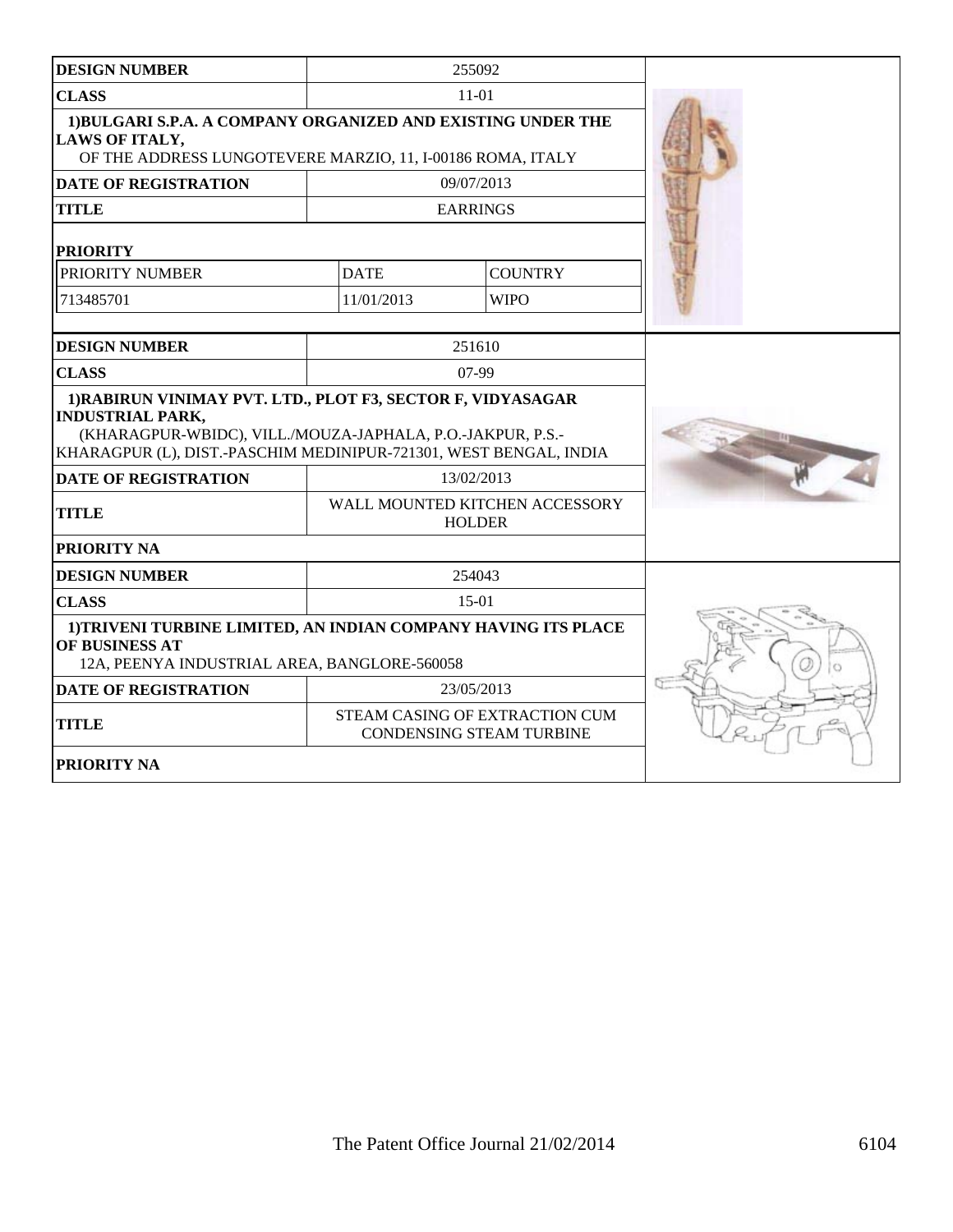| <b>DESIGN NUMBER</b>                                                                                                                                                                                             | 253795                       |                        |                |  |
|------------------------------------------------------------------------------------------------------------------------------------------------------------------------------------------------------------------|------------------------------|------------------------|----------------|--|
| <b>CLASS</b>                                                                                                                                                                                                     | $10-04$                      |                        |                |  |
| 1) FLUID HANDLING LLC.<br>8200 N. AUSTIN AVE., MORTON GROVE, IL 60053 UNITED STATES OF<br>AMERICA, NATIONALITY: USA                                                                                              |                              |                        |                |  |
| <b>DATE OF REGISTRATION</b>                                                                                                                                                                                      |                              | 13/05/2013             |                |  |
| <b>TITLE</b>                                                                                                                                                                                                     |                              | <b>BALANCING VALVE</b> |                |  |
| <b>PRIORITY</b>                                                                                                                                                                                                  |                              |                        |                |  |
| PRIORITY NUMBER                                                                                                                                                                                                  |                              | <b>DATE</b>            | <b>COUNTRY</b> |  |
| 29/437,088                                                                                                                                                                                                       |                              | 13/11/2012             | U.S.A.         |  |
| <b>DESIGN NUMBER</b>                                                                                                                                                                                             |                              | 253779                 |                |  |
| <b>CLASS</b>                                                                                                                                                                                                     |                              | $10 - 05$              |                |  |
| 1) SMARTGAS MIKROSENSORIK GMBH, A LIMITED LIABILITY COMPANY<br>ORGANIZED UNDER THE LAWS OF GERMANY, HAVING ITS OFFICE AT<br>KREUZENSTRASSE 98, 74076, HEILBRONN, GERMANY                                         |                              |                        |                |  |
| <b>DATE OF REGISTRATION</b>                                                                                                                                                                                      |                              | 13/05/2013             |                |  |
| <b>TITLE</b>                                                                                                                                                                                                     | <b>GAS SENSOR</b>            |                        |                |  |
| <b>PRIORITY NA</b>                                                                                                                                                                                               |                              |                        |                |  |
| <b>DESIGN NUMBER</b>                                                                                                                                                                                             |                              | 248607                 |                |  |
| <b>CLASS</b>                                                                                                                                                                                                     |                              | 24-02                  |                |  |
| 1) BECTON, DICKINSON AND COMPANY, A CORPORATION ORGANISED<br>UNDER THE LAWS OF THE UNITED STATES OF AMERICA,<br>OF 1 BECTON DRIVE, MC 110, FRANKLIN LAKES, NJ 07417-1880, THE UNITED<br><b>STATES OF AMERICA</b> |                              |                        |                |  |
| <b>DATE OF REGISTRATION</b>                                                                                                                                                                                      | 12/10/2012                   |                        |                |  |
| <b>TITLE</b>                                                                                                                                                                                                     | BASKET FOR A VESSEL ASSEMBLY |                        |                |  |
| <b>PRIORITY</b>                                                                                                                                                                                                  |                              |                        |                |  |
| PRIORITY NUMBER                                                                                                                                                                                                  |                              | <b>DATE</b>            | <b>COUNTRY</b> |  |
| 29/418,181                                                                                                                                                                                                       | U.S.A.<br>12/04/2012         |                        |                |  |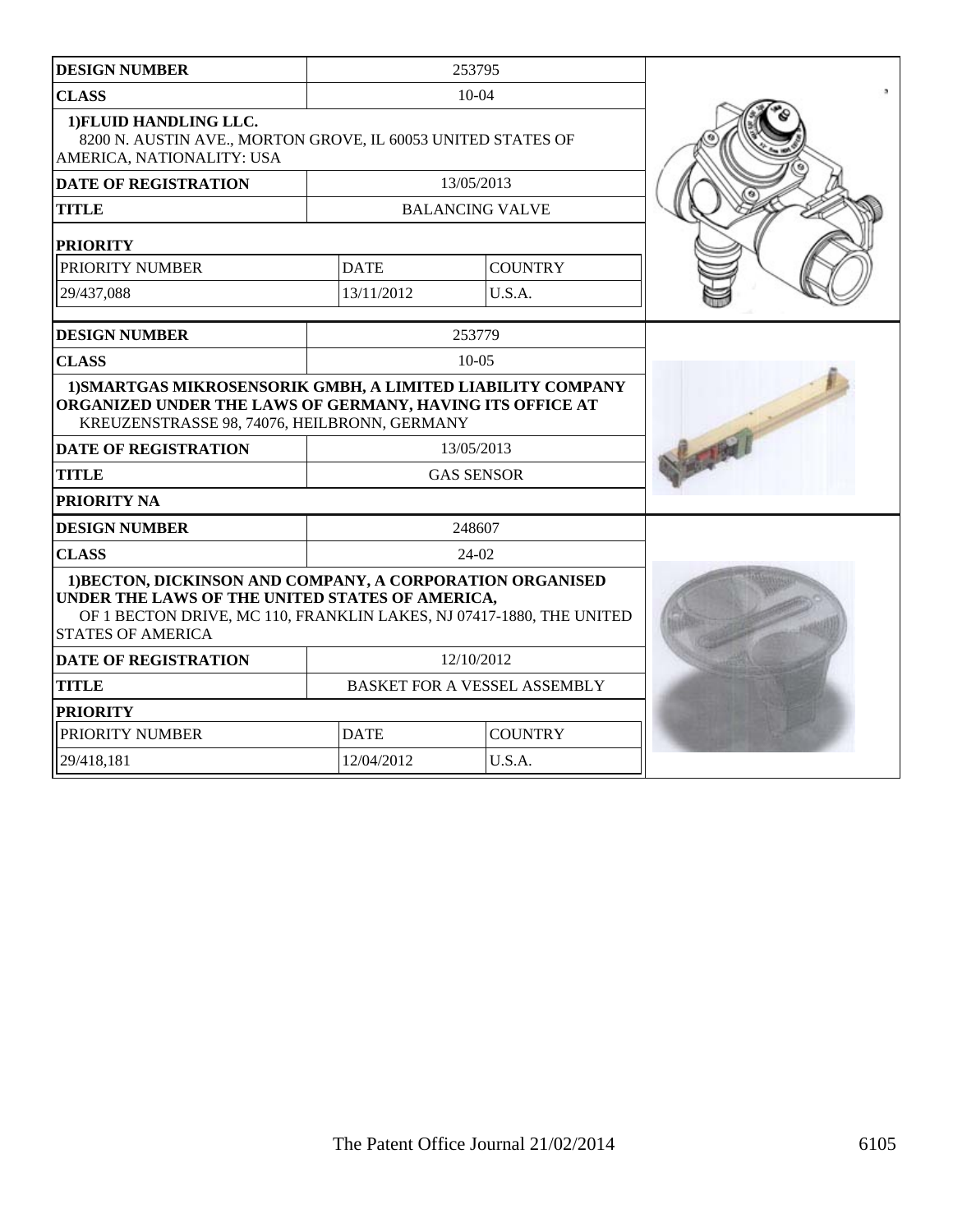| <b>DESIGN NUMBER</b>                                                                                                                                                                                                                                                                                                                                                      |                           | 253826                              |  |
|---------------------------------------------------------------------------------------------------------------------------------------------------------------------------------------------------------------------------------------------------------------------------------------------------------------------------------------------------------------------------|---------------------------|-------------------------------------|--|
| <b>CLASS</b>                                                                                                                                                                                                                                                                                                                                                              | $15-05$                   |                                     |  |
| 1) KONINKLIJKE PHILIPS ELECTRONICS N.V., A COMPANY<br>ORGANIZED AND EXISTING UNDER THE LAWS OF THE KINGDOM OF<br>THE NETHERLANDS, RESIDING AT<br>EINDHOVEN, WHOSE POST-OFFICE ADDRESS IS HIGH TECH CAMPUS<br>5, 5656 AE EINDHOVEN, THE NETHERLANDS                                                                                                                        |                           |                                     |  |
| <b>DATE OF REGISTRATION</b>                                                                                                                                                                                                                                                                                                                                               |                           | 14/05/2013                          |  |
| <b>TITLE</b>                                                                                                                                                                                                                                                                                                                                                              |                           | <b>VACUUM CLEANER</b>               |  |
| <b>PRIORITY</b><br>PRIORITY NUMBER<br>002136473-0001                                                                                                                                                                                                                                                                                                                      | <b>DATE</b><br>15/11/2012 | <b>COUNTRY</b><br><b>OHIM</b>       |  |
| <b>DESIGN NUMBER</b>                                                                                                                                                                                                                                                                                                                                                      |                           | 253113                              |  |
| <b>CLASS</b>                                                                                                                                                                                                                                                                                                                                                              |                           | 28-03                               |  |
| MANOJKUMAR RANPARA (3)DEVANGBHAI MANOJKUMAR RANPARA (ALL<br>THE PARTNERS ARE ADULT & INDIAN NATIONALS) PARTNER OF NEW<br>RANPARA INDUSTRIES (INDIAN PARTNERSHIP FIRM) HAVING PLACE OF<br><b>BUSINESS</b><br>AT -PANCHASAR ROAD, B/H. GEETA OIL MILL, MORBI-363641<br>DISTRICT:RAJKOT-GUJARAT (INDIA)<br><b>DATE OF REGISTRATION</b><br><b>TITLE</b><br><b>PRIORITY NA</b> |                           | 12/04/2013<br><b>TONGUE CLEANER</b> |  |
| <b>DESIGN NUMBER</b>                                                                                                                                                                                                                                                                                                                                                      |                           | 254428                              |  |
| <b>CLASS</b>                                                                                                                                                                                                                                                                                                                                                              |                           | $15-03$                             |  |
| 1) NAGESHWAR KARAVEERAPPA ANGADI,<br>H.NO. 25, 3RD MAIN, HEGGERI COLONY, OLD HUBLI, HUBLI DHARWAD<br>DISTRICT, KARNATAKA-580024, INDIA, AN INDIAN NATIONAL                                                                                                                                                                                                                |                           |                                     |  |
| <b>DATE OF REGISTRATION</b>                                                                                                                                                                                                                                                                                                                                               |                           | 11/06/2013                          |  |
| <b>TITLE</b><br><b>PRIORITY NA</b>                                                                                                                                                                                                                                                                                                                                        |                           | <b>ROTARY PLOUGH</b>                |  |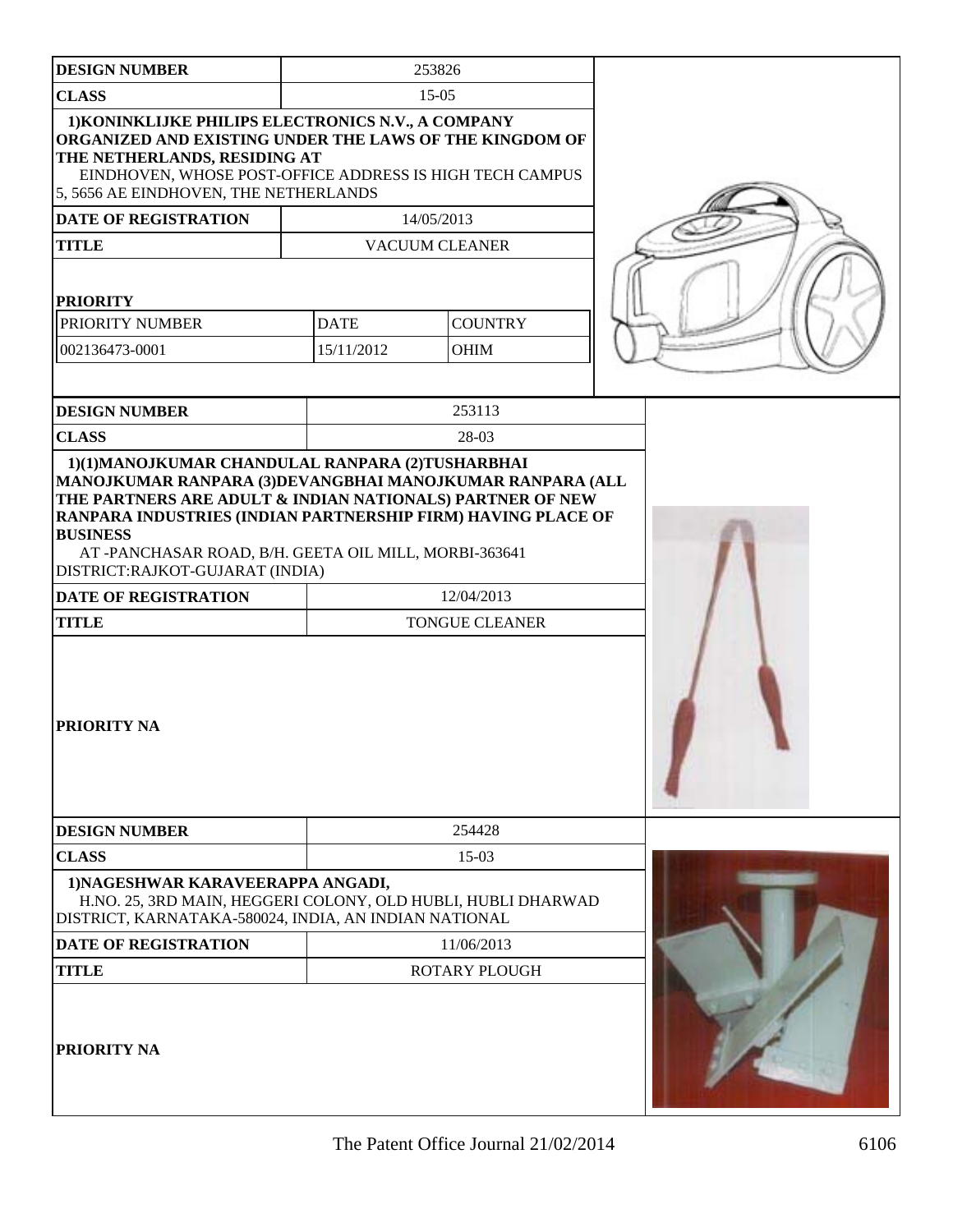| <b>DESIGN NUMBER</b>                                                                                                                                                                                                                                                                                                |                                               | 254555                                                          |  |
|---------------------------------------------------------------------------------------------------------------------------------------------------------------------------------------------------------------------------------------------------------------------------------------------------------------------|-----------------------------------------------|-----------------------------------------------------------------|--|
| <b>CLASS</b>                                                                                                                                                                                                                                                                                                        |                                               | $10-0.5$                                                        |  |
| 1) ELECTROLAB (INDIA) PVT. LTD. (AN INDIAN PRIVATE LIMITED<br><b>COMPANY REGISTERED UNDER THE INDIAN COMPANIES ACT, 1956),</b><br>OF 401, TIRUPATI UDYOG, I. B. PATEL ROAD, OFF. WESTERN EXTRESS<br>HIGHWAY, GOREGAON (EAST), MUMBAI-400063, MAHARASHTRA, INDIA                                                     |                                               |                                                                 |  |
| <b>DATE OF REGISTRATION</b>                                                                                                                                                                                                                                                                                         |                                               | 18/06/2013                                                      |  |
| <b>TITLE</b>                                                                                                                                                                                                                                                                                                        |                                               | <b>TESTING INSTRUMENT OF DRUG</b><br><b>DISSOLUTION PROCESS</b> |  |
| PRIORITY NA                                                                                                                                                                                                                                                                                                         |                                               |                                                                 |  |
| <b>DESIGN NUMBER</b>                                                                                                                                                                                                                                                                                                |                                               | 253915                                                          |  |
| <b>CLASS</b>                                                                                                                                                                                                                                                                                                        |                                               | $23-02$                                                         |  |
| <b>INCORPORATED UNDER THE COMPANIES ACT, 1956) HAVING ITS</b><br>PRINCIPAL PLACE OF BUSINESS AT<br>PLOT NO. 7/8, SURVEY NO. 20, EVEREST INDUSTRIAL AREA, NEAR PERFECT<br>(TATA) SHOWROOM, NATIONAL HIGHWAY NO. 8, VAVDI-DIST. RAJKOT-360001,<br><b>GUJARAT-INDIA</b><br><b>DATE OF REGISTRATION</b><br><b>TITLE</b> |                                               |                                                                 |  |
| PRIORITY NA                                                                                                                                                                                                                                                                                                         |                                               |                                                                 |  |
| <b>DESIGN NUMBER</b>                                                                                                                                                                                                                                                                                                |                                               | 254489                                                          |  |
| <b>CLASS</b>                                                                                                                                                                                                                                                                                                        |                                               | $14-03$                                                         |  |
| 1) SOMFY SAS, A COMPANY ORGANIZED AND EXISTING UNDER THE LAWS<br>OF FRANCE, HAVING ITS PRINCIPAL PLACE OF BUSINESS AT<br>50, AVENUE DU NOUVEAU MONDE, F-74300 CLUSES, FRANCE<br><b>DATE OF REGISTRATION</b>                                                                                                         | $\mathcal{L} \approx \mathcal{L} \approx 0.5$ |                                                                 |  |
| <b>TITLE</b>                                                                                                                                                                                                                                                                                                        |                                               | 13/06/2013<br>REMOTE CONTROL                                    |  |
| <b>PRIORITY</b>                                                                                                                                                                                                                                                                                                     |                                               |                                                                 |  |
| PRIORITY NUMBER                                                                                                                                                                                                                                                                                                     | <b>DATE</b>                                   | <b>COUNTRY</b>                                                  |  |
| DM/080 010                                                                                                                                                                                                                                                                                                          | 14/12/2012                                    | <b>WIPO</b>                                                     |  |
|                                                                                                                                                                                                                                                                                                                     |                                               |                                                                 |  |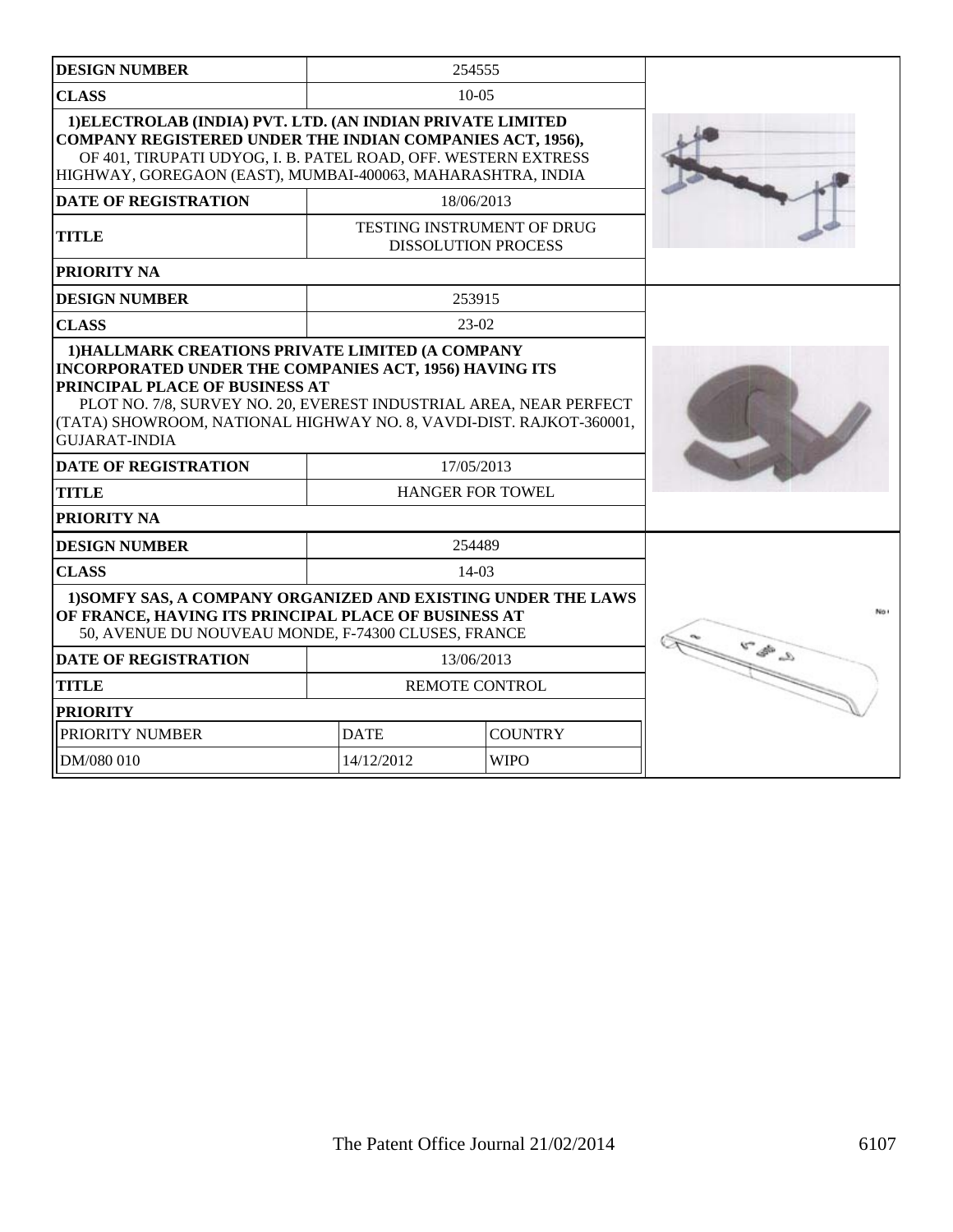| <b>DESIGN NUMBER</b>                                                                                                                                                                            |             | 246431                 |  |
|-------------------------------------------------------------------------------------------------------------------------------------------------------------------------------------------------|-------------|------------------------|--|
| <b>CLASS</b>                                                                                                                                                                                    |             | $23-04$                |  |
| 1) GREE ELECTRIC APPLIANCES, INC. OF ZHUHAI, A COMPANY DULY<br>ORGANIZED AND EXISTING UNDER THE LAWS OF P.R. CHINA<br>OF QIANSHAN JINJI WEST ROAD, ZHUHAI CITY, GUANGDONG, P.R. CHINA<br>519070 |             |                        |  |
| <b>DATE OF REGISTRATION</b>                                                                                                                                                                     |             | 09/07/2012             |  |
| <b>TITLE</b>                                                                                                                                                                                    |             | <b>AIR CONDITIONER</b> |  |
| PRIORITY NA                                                                                                                                                                                     |             |                        |  |
| <b>DESIGN NUMBER</b>                                                                                                                                                                            |             | 254134                 |  |
| <b>CLASS</b>                                                                                                                                                                                    |             | $07-03$                |  |
| AWK STEEL WARES PVT. LTD. (INDIAN) WHOES ADDRESS IS<br>PLOT NO. D-52, SECTOR A-2, INDUSTRIAL AREA, TRONICA CITY, LONI,<br>GHAZIABAD-201102, UTTAR PARADESH (INDIA)                              |             |                        |  |
| <b>DATE OF REGISTRATION</b>                                                                                                                                                                     |             | 29/05/2013             |  |
| <b>TITLE</b>                                                                                                                                                                                    |             | <b>SPOON</b>           |  |
| PRIORITY NA                                                                                                                                                                                     |             |                        |  |
| <b>DESIGN NUMBER</b>                                                                                                                                                                            |             | 255508                 |  |
| <b>CLASS</b>                                                                                                                                                                                    |             | $12-08$                |  |
| 1) MASERATI S.P.A, AN INDIAN JOINT STOCK COMPANY OF<br>VIALE CIRO MENOTTI 322, I-41100 MODENA, ITALY                                                                                            |             |                        |  |
| <b>DATE OF REGISTRATION</b>                                                                                                                                                                     |             | 26/07/2013             |  |
| <b>TITLE</b>                                                                                                                                                                                    |             | CAR                    |  |
| <b>PRIORITY</b>                                                                                                                                                                                 |             |                        |  |
| PRIORITY NUMBER                                                                                                                                                                                 | <b>DATE</b> | <b>COUNTRY</b>         |  |
| 716680901                                                                                                                                                                                       | 28/01/2013  | <b>WIPO</b>            |  |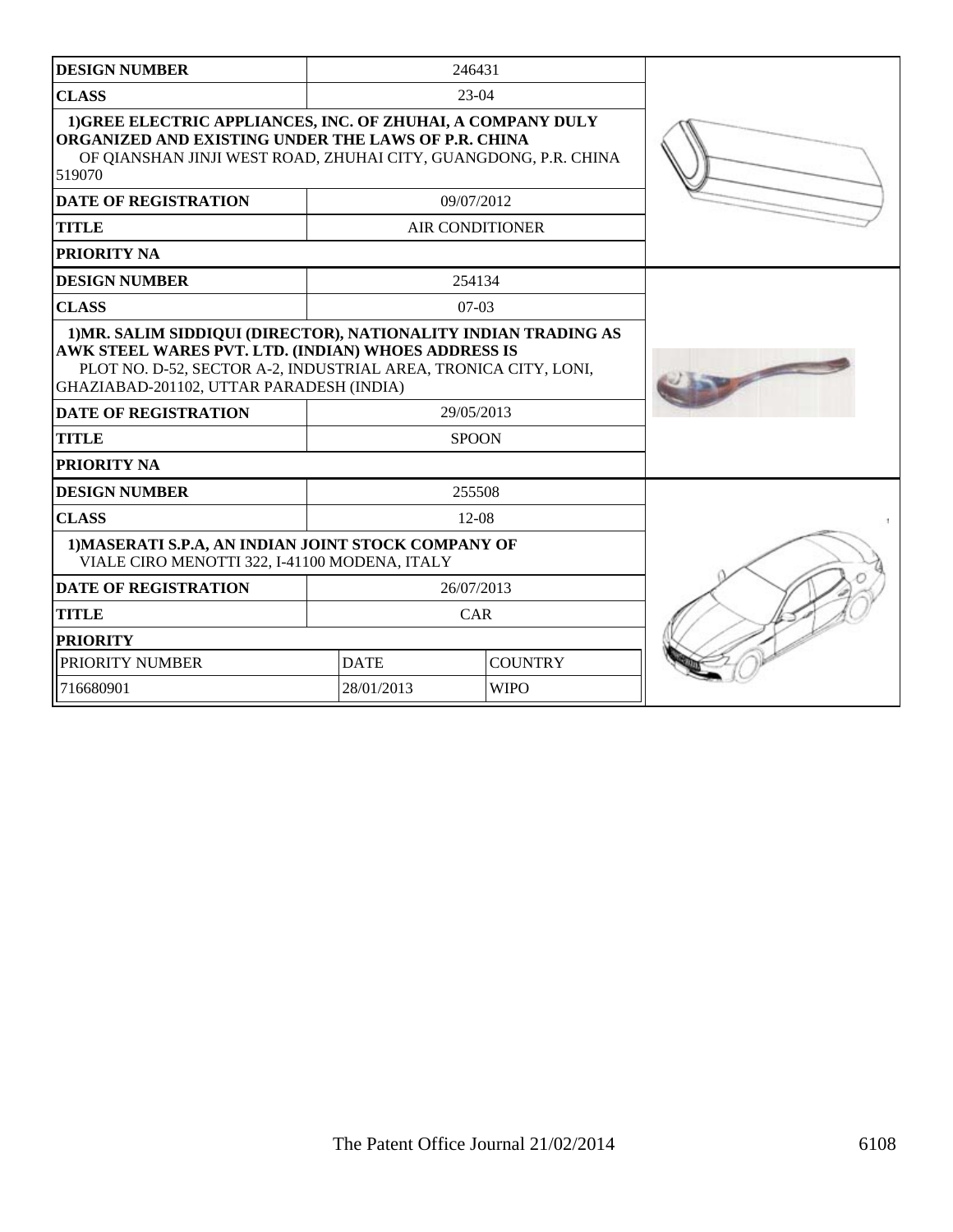| <b>DESIGN NUMBER</b>                                                                                                                                                                                                                    |             | 255093                |  |
|-----------------------------------------------------------------------------------------------------------------------------------------------------------------------------------------------------------------------------------------|-------------|-----------------------|--|
| <b>CLASS</b>                                                                                                                                                                                                                            |             | $11-01$               |  |
| 1)BULGARI S.P.A. A COMPANY ORGANIZED AND EXISTING UNDER THE<br><b>LAWS OF ITALY,</b><br>OF THE ADDRESS LUNGOTEVERE MARZIO, 11, I-00186 ROMA, ITALY                                                                                      |             |                       |  |
| <b>DATE OF REGISTRATION</b>                                                                                                                                                                                                             |             | 09/07/2013            |  |
| <b>TITLE</b>                                                                                                                                                                                                                            |             | <b>NECKLACE</b>       |  |
| <b>PRIORITY</b>                                                                                                                                                                                                                         |             |                       |  |
| PRIORITY NUMBER                                                                                                                                                                                                                         | <b>DATE</b> | <b>COUNTRY</b>        |  |
| 713485701                                                                                                                                                                                                                               | 11/01/2013  | <b>WIPO</b>           |  |
| <b>DESIGN NUMBER</b>                                                                                                                                                                                                                    |             | 253809                |  |
| <b>CLASS</b>                                                                                                                                                                                                                            |             | 28-03                 |  |
| THE PARTNERS ARE ADULT & INDIAN NATIONALS) PARTNER OF NEW<br>RANPARA INDUSTRIES (INDIAN PARTNERSHIP FIRM) HAVING PLACE OF<br><b>BUSINESS</b><br>AT-PANCHASAR ROAD, B/H. GEETA OIL MILL, MORBI-363641<br>DISTRICT:RAJKOT-GUJARAT (INDIA) |             |                       |  |
| <b>DATE OF REGISTRATION</b>                                                                                                                                                                                                             |             | 15/05/2013            |  |
| <b>TITLE</b>                                                                                                                                                                                                                            |             | <b>TONGUE CLEANER</b> |  |
| PRIORITY NA                                                                                                                                                                                                                             |             |                       |  |
| <b>DESIGN NUMBER</b>                                                                                                                                                                                                                    |             | 253633                |  |
| <b>CLASS</b>                                                                                                                                                                                                                            |             | $06-08$               |  |
| 1) SHREE SIMANDHAR INDUSTRIES IS A PROPRIETORSHIP FIRM OF<br>21, NEW MANU BHUVAN, BHAGAT SINGH ROAD, VILE PARLE (W), MUMBAI-<br>400056, MAHARASHTRA, INDIA                                                                              |             |                       |  |
| <b>DATE OF REGISTRATION</b>                                                                                                                                                                                                             |             | 03/05/2013            |  |
| <b>TITLE</b>                                                                                                                                                                                                                            |             | <b>HANGER</b>         |  |
| PRIORITY NA                                                                                                                                                                                                                             |             |                       |  |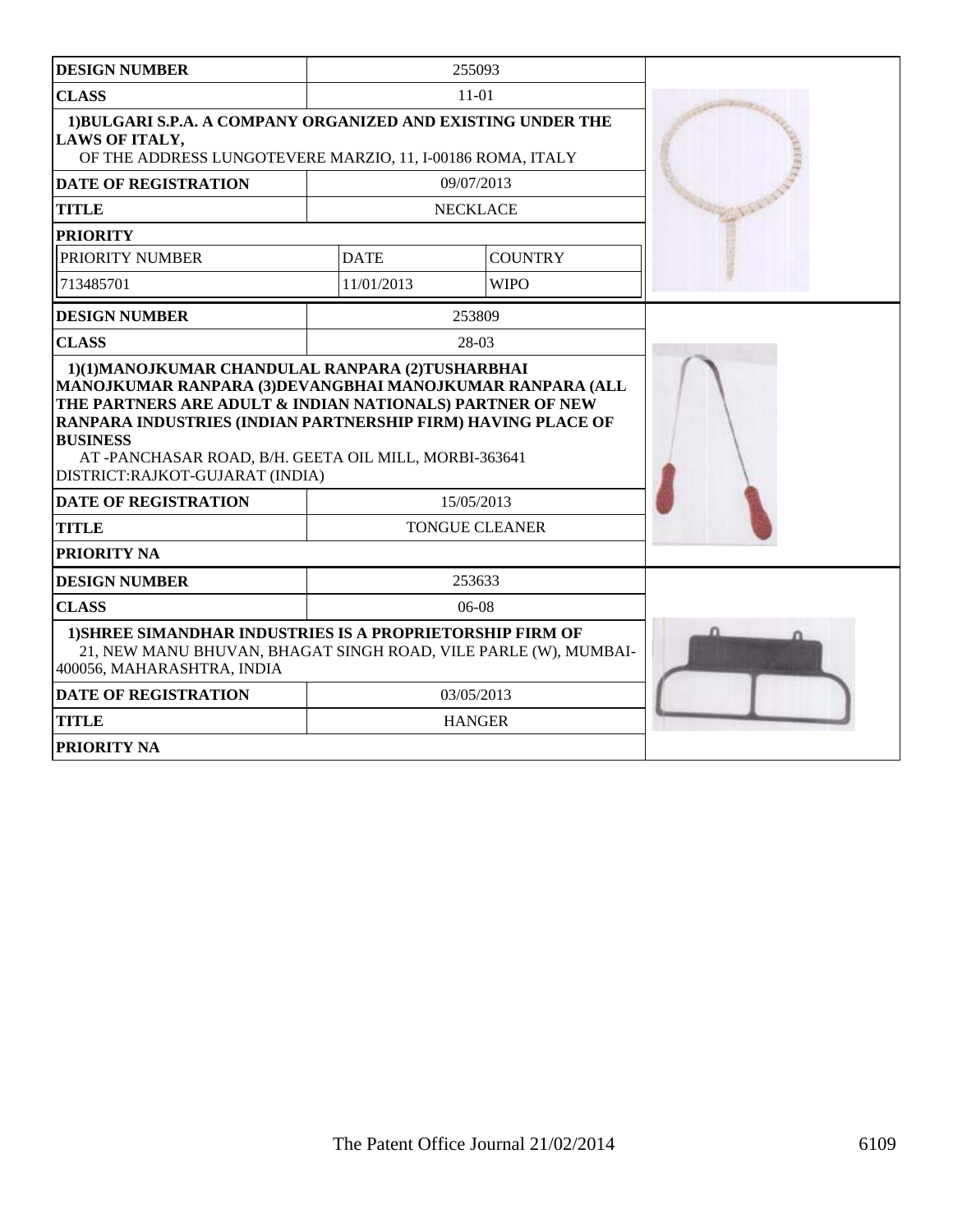| <b>DESIGN NUMBER</b>                                                                                                                                                                                                                                                                                                                                  |                           | 253739                         |  |
|-------------------------------------------------------------------------------------------------------------------------------------------------------------------------------------------------------------------------------------------------------------------------------------------------------------------------------------------------------|---------------------------|--------------------------------|--|
| <b>CLASS</b>                                                                                                                                                                                                                                                                                                                                          | $02 - 01$                 |                                |  |
| 1) UNICHARM CORPORATION, OF<br>182, SHIMOBUN, KINSEI-CHO, SHIKOKUCHUO-SHI, EHIME 799-<br>0111, JAPAN; NATIONALITY: JAPAN                                                                                                                                                                                                                              |                           |                                |  |
| <b>DATE OF REGISTRATION</b>                                                                                                                                                                                                                                                                                                                           |                           | 09/05/2013                     |  |
| <b>TITLE</b>                                                                                                                                                                                                                                                                                                                                          |                           | <b>DISPOSABLE DIAPER</b>       |  |
| <b>PRIORITY</b><br>PRIORITY NUMBER<br>2012-027505                                                                                                                                                                                                                                                                                                     | <b>DATE</b><br>11/11/2012 | <b>COUNTRY</b><br><b>JAPAN</b> |  |
| <b>DESIGN NUMBER</b>                                                                                                                                                                                                                                                                                                                                  |                           | 245882                         |  |
| <b>CLASS</b>                                                                                                                                                                                                                                                                                                                                          |                           | $12 - 16$                      |  |
| 1)ESCORT LIMITED,<br>OF 15/5, KM, MATHURA ROAD, FARIDABAD-121003, HARYANA,<br>INDIA, AN INDIAN COMPANY                                                                                                                                                                                                                                                |                           |                                |  |
| <b>DATE OF REGISTRATION</b>                                                                                                                                                                                                                                                                                                                           |                           | 12/06/2012                     |  |
| <b>TITLE</b>                                                                                                                                                                                                                                                                                                                                          |                           | CAB HEATER FOR LOCOMOTIVES     |  |
| PRIORITY NA                                                                                                                                                                                                                                                                                                                                           |                           |                                |  |
| <b>DESIGN NUMBER</b>                                                                                                                                                                                                                                                                                                                                  |                           | 256971                         |  |
| <b>CLASS</b>                                                                                                                                                                                                                                                                                                                                          |                           | $05-05$                        |  |
| 1) M/S. BIBA APPARELS PRIVATE LIMITED, AN INDIAN PRIVATE<br>LIMITED COMPANY INCORPORATED UNDER THE PROVISION OF THE<br>COMPANIES ACT, 1956, AND HAVING ITS'S REGISTERED OFFICE AT<br>RELIABLE HOUSE, SITUATED AT HANUMAN SILK MILL COMPOUND,<br>KANJURMARG (WEST), OPP. HUMA MALL, MUMBAI-400078 MAHARASHTRA,<br><b>INDIA</b><br>DATE OF REGISTRATION |                           | 30/09/2013                     |  |
| <b>TITLE</b>                                                                                                                                                                                                                                                                                                                                          | <b>TEXTILE FABRIC</b>     |                                |  |
| PRIORITY NA                                                                                                                                                                                                                                                                                                                                           |                           |                                |  |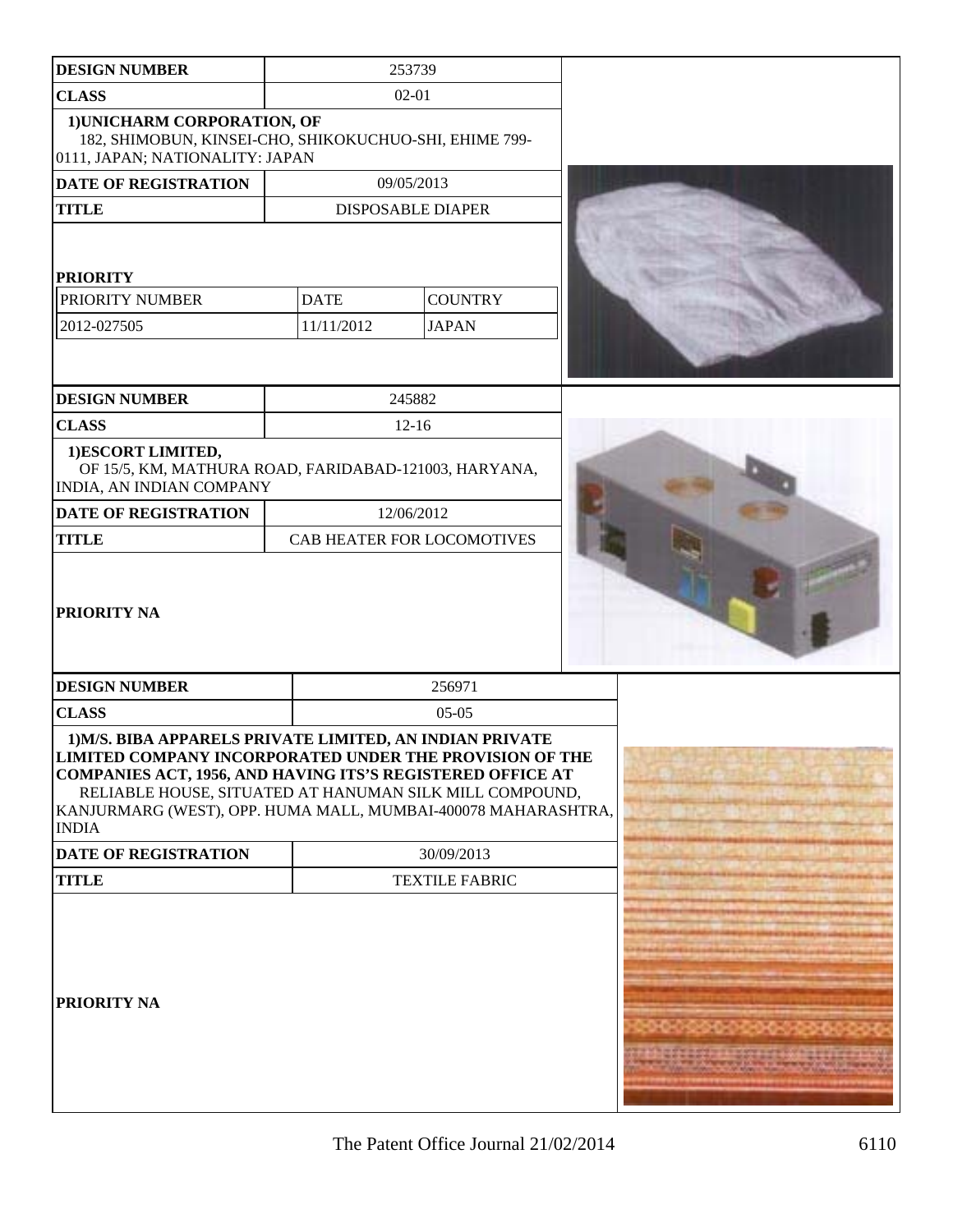| <b>DESIGN NUMBER</b>                                                                                                                                                                                                                               |             | 254077                 |  |
|----------------------------------------------------------------------------------------------------------------------------------------------------------------------------------------------------------------------------------------------------|-------------|------------------------|--|
| <b>CLASS</b>                                                                                                                                                                                                                                       |             | $11 - 01$              |  |
| 1) RADIUS CORPORATION LTD. WHOSE ADDRESS IS<br>57-58, VARDHMAN NAGAR, RAJNANDGAON-491441, STATE-CHHATTISGARH,<br>INDIA A REGISTERED COMPANY SITUATED IN INDIA                                                                                      |             |                        |  |
| <b>DATE OF REGISTRATION</b>                                                                                                                                                                                                                        |             | 24/05/2013             |  |
| <b>TITLE</b>                                                                                                                                                                                                                                       |             | <b>JEWELLERY CLASP</b> |  |
| <b>PRIORITY NA</b>                                                                                                                                                                                                                                 |             |                        |  |
| <b>DESIGN NUMBER</b>                                                                                                                                                                                                                               |             | 253825                 |  |
| <b>CLASS</b>                                                                                                                                                                                                                                       |             | $13-03$                |  |
| 1) KONINKLIJKE PHILIPS ELECTRONICS N.V., A COMPANY ORGANIZED<br>AND EXISTING UNDER THE LAWS OF THE KINGDOM OF THE<br>NETHERLANDS, RESIDING AT<br>EINDHOVEN, WHOSE POST-OFFICE ADDRESS IS HIGH TECH CAMPUS 5, 5656<br>AE EINDHOVEN, THE NETHERLANDS |             |                        |  |
| <b>DATE OF REGISTRATION</b>                                                                                                                                                                                                                        |             | 14/05/2013             |  |
| <b>TITLE</b>                                                                                                                                                                                                                                       |             | <b>CONTROL PANEL</b>   |  |
| <b>PRIORITY</b>                                                                                                                                                                                                                                    |             |                        |  |
| PRIORITY NUMBER                                                                                                                                                                                                                                    | <b>DATE</b> | <b>COUNTRY</b>         |  |
| 002135897-0001                                                                                                                                                                                                                                     | 14/11/2012  | <b>OHIM</b>            |  |
| <b>DESIGN NUMBER</b>                                                                                                                                                                                                                               |             | 255509                 |  |
| <b>CLASS</b>                                                                                                                                                                                                                                       |             | 21-01                  |  |
| 1) MASERATI S.P.A, AN ITALIAN JOINT STOCK COMPANY OF<br>VIALE CIRO MENOTTI 322, I-41100 MODENA, ITALY                                                                                                                                              |             |                        |  |
| <b>DATE OF REGISTRATION</b>                                                                                                                                                                                                                        |             | 26/07/2013             |  |
| <b>TITLE</b>                                                                                                                                                                                                                                       |             | <b>TOY CAR</b>         |  |
| <b>PRIORITY</b>                                                                                                                                                                                                                                    |             |                        |  |
| PRIORITY NUMBER                                                                                                                                                                                                                                    | <b>DATE</b> | <b>COUNTRY</b>         |  |
| 716680801                                                                                                                                                                                                                                          | 28/01/2013  | <b>WIPO</b>            |  |